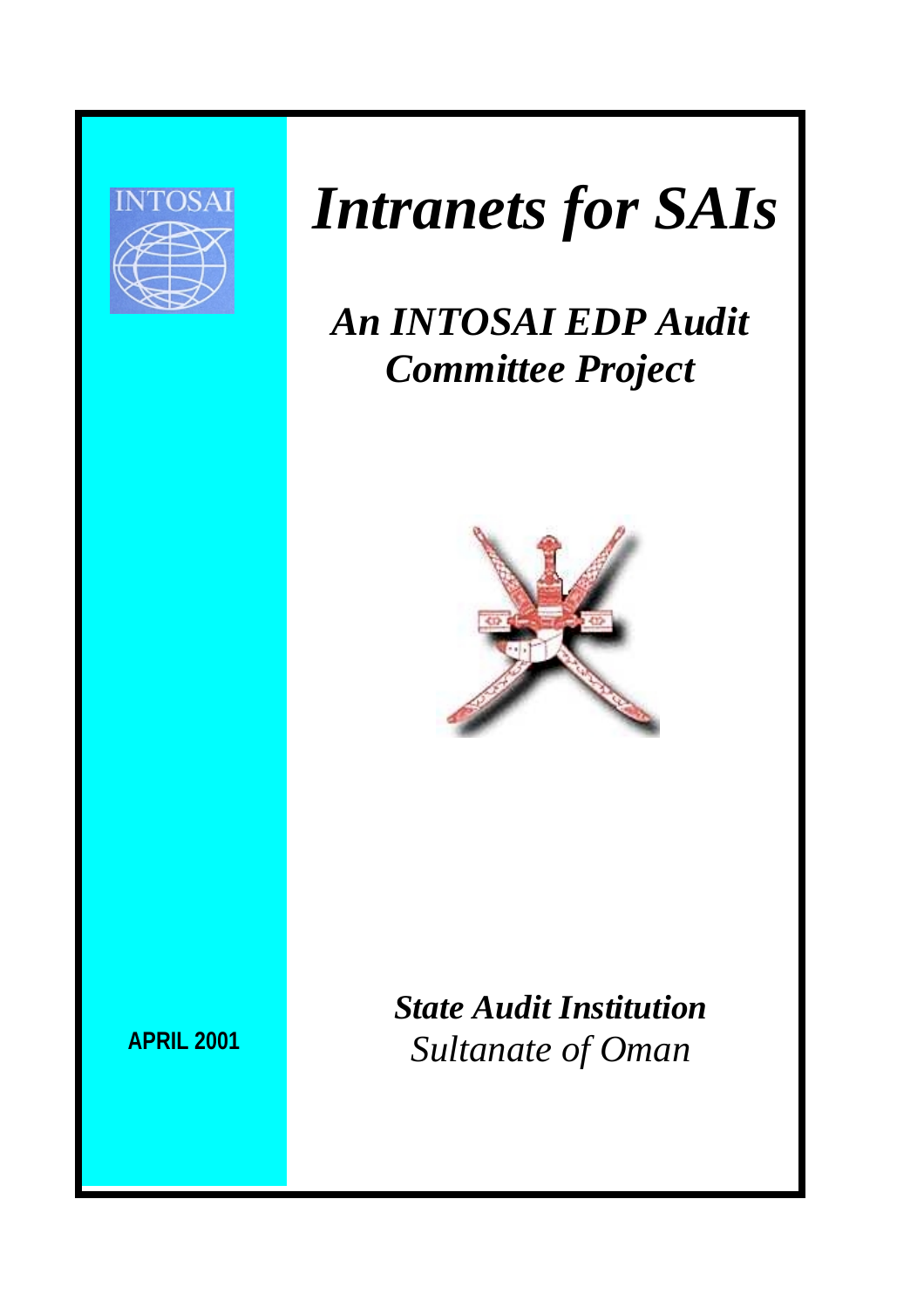## **Intranets for SAIs An INTOSAI EDP Audit Committee Research Project**

**Table of Contents** 

| <b>Section</b>                                                                            | Page |
|-------------------------------------------------------------------------------------------|------|
| 1. Background                                                                             | 1    |
| 2. Scope of the Study                                                                     | 2    |
| 3. What is an intranet                                                                    | 2    |
| 4. Features and Benefits of intranets                                                     | 3    |
| 5. How to set up an intranet                                                              | 6    |
| 6. Strategic Planning                                                                     | 7    |
| 7. Pilot Project                                                                          | 9    |
| 8. Detailed Framework and Implementation                                                  | 11   |
| 9. Management and Maintenance                                                             | 16   |
| 10. Value for Money for the intranet                                                      | 18   |
| 11. SAI's Experiences with intranets                                                      | 19   |
| 12. Conclusion                                                                            | 25   |
| Appendix 1 – SAIs who have responded to / commented<br>on the paper/ survey questionnaire | 26   |
| Appendix 2 - Intranets Survey Questionnaire (as<br>circulated to INTOSAI members)         | 27   |
| Appendix 3 - Sample Steps for Setting up an Intranet<br>Pilot Project                     | 31   |
| Appendix 4 - Technological Options                                                        | 32   |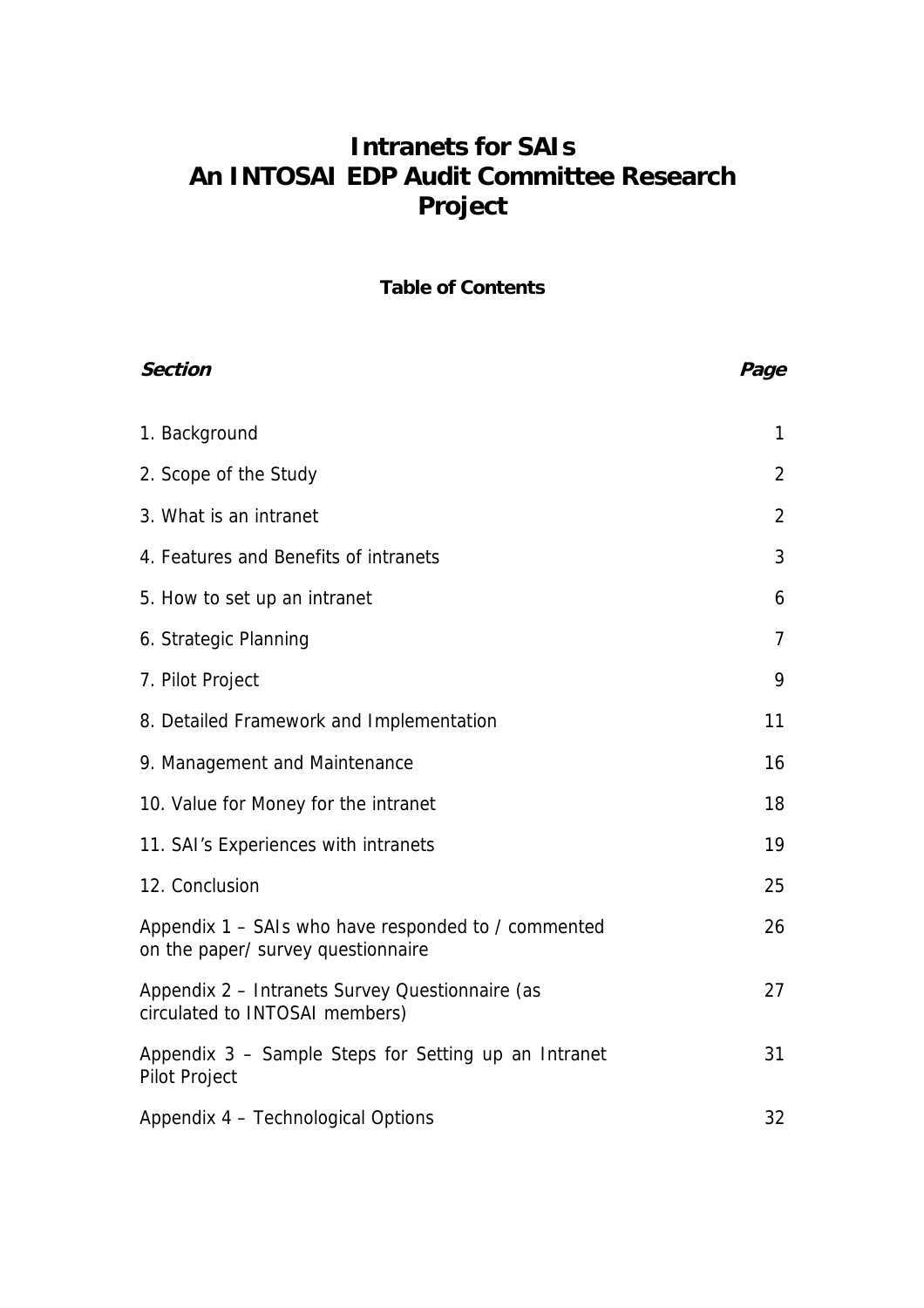## **Intranets for SAIs An INTOSAI EDP Audit Committee Research Project**

#### **1. Background**

1-1 Over the last three to four years, the **Internet** has brought about fundamental, indeed revolutionary, changes in the functioning of organisations the world over. Governments have been no exception to this rule, with the increasing use of the Internet for providing on-line services to the public at large.

1-2 Side by side, the technologies, which support the public Internet, have been leveraged internally by organisations, both in the public and private sectors, through the creation of **intranets** on their corporate IT networks. **Conceptually, the intranet is a scaled down version of the Internet in size and scope, but without loss of functionality, which is restricted only to users within the organisation.**

1-3 At the 8<sup>th</sup> meeting of the INTOSAI EDP Audit Committee held at Harare, Zimbabwe in October 1999, the need for a research study on how SAIs can use intranets for getting better value out of IT was discussed, based on a proposal by SAI-Oman. It was felt that such a research study would be beneficial to SAIs with or without extensive experience in the use of IT. The Committee endorsed the idea and a Working Group, led by SAI-Oman and including the SAIs of Sweden and UK, was formed for conducting a research study on this topic.

1-4 SAI-Oman prepared a preliminary draft paper and circulated it in February 2000 to the other members of the Working Group (SAI-UK and SAI-Sweden) as well as the Committee Chair (SAI-India) for their suggestions. Based on the feedback received, a draft research paper on the topic, as well as a questionnaire for surveying use of intranets by SAIs, was prepared and was circulated in June 2000 to members of INTOSAI for (a) their comments and suggestions on the research paper; and (b) response to the survey questionnaire. Comments on the draft paper and/or responses to the survey questionnaire were received from 93 SAIs, listed in Appendix 1. A copy of the survey questionnaire circulated to INTOSAI members in available as Appendix 2.

1-5 Based on the comments and responses received, the research paper, which forms the body of this document, was presented at the 9<sup>th</sup> Meeting of the Committee at New Delhi in November 2000. Having taken note of further comments and responses received from Committee members, the research paper has now been finalised for circulation to INTOSAI members.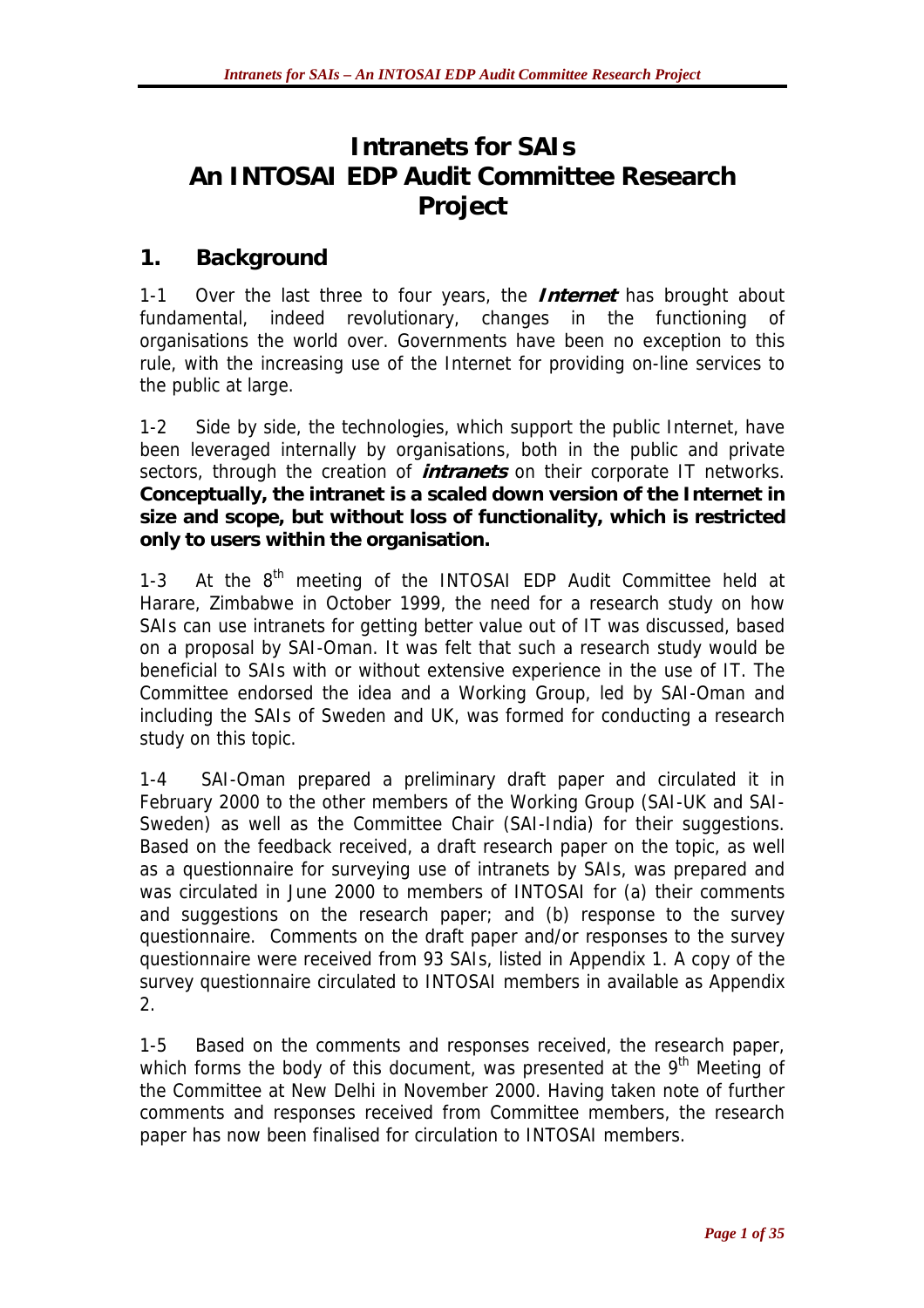1-6 Electronic versions of this document are available on the Internet in two formats – Microsoft Word and Adobe PDF (Portable Document Format). These can be accessed at the following addresses:

Microsoft Word – [http://www.sgsa.com/intosai\\_edp/IntranetStudy.doc](http://www.sgsa.com/IntranetStudyDraft.doc)

Adobe PDF – [http://www.sgsa.com/intosai\\_edp/IntranetStudy.pdf](http://www.sgsa.com/IntranetStudyDraft.pdf)

1-7 The comments and responses received from INTOSAI members are available in the form of a Microsoft Access database, which can be accessed at the following address:

[http://www.sgsa.com/intosai\\_edp/IntranetResponses.mdb](http://www.sgsa.com/intosai_edp/IntranetResponses.mdb)

1-8 Comments, suggestions and clarifications on this document are welcome, and may be addressed to SAI-Oman at the following address:

State Audit Institution, PO Box 727, Postal Code 113, Muscat, Sultanate of Oman; Fax: (968) 740264; Phone: (968) 736217; E-Mail: [sages@omantel.net.om](mailto:sages@omantel.net.om)

#### **2. Scope of the Study**

2-1 This document is intended for senior and middle management in SAIs – decision makers in the field of IT, as well as potential "clients" for the intranet. Consequently, this paper has a managerial rather than a technical focus, although some technical aspects are covered in the appendices. IT staff with responsibilities for development and implementation will find this document useful from a conceptual point of view, but will need additional specific technical documentation for planning and implementing an intranet.

#### **3. What is an intranet?**

3-1 An intranet is just the organisation's computer network, based on the communication standards of the Internet. This could either be a Local Area Network (LAN) – typically restricted to locations within an office building or a campus – or a Wide Area Network – which is geographically dispersed and spans organisational locations in different cities or even countries. It is a private version of the Internet, with "internal access only" web sites, which can be seen only by members of the organisation – unlike the public Internet. All that is needed for users to access this "intranet" is the same "web browser" used on the Internet, which acts as a universal window for all information on the intranet.

3-2 A list of definitions of a few other commonly used terms relevant to intranets is as follows: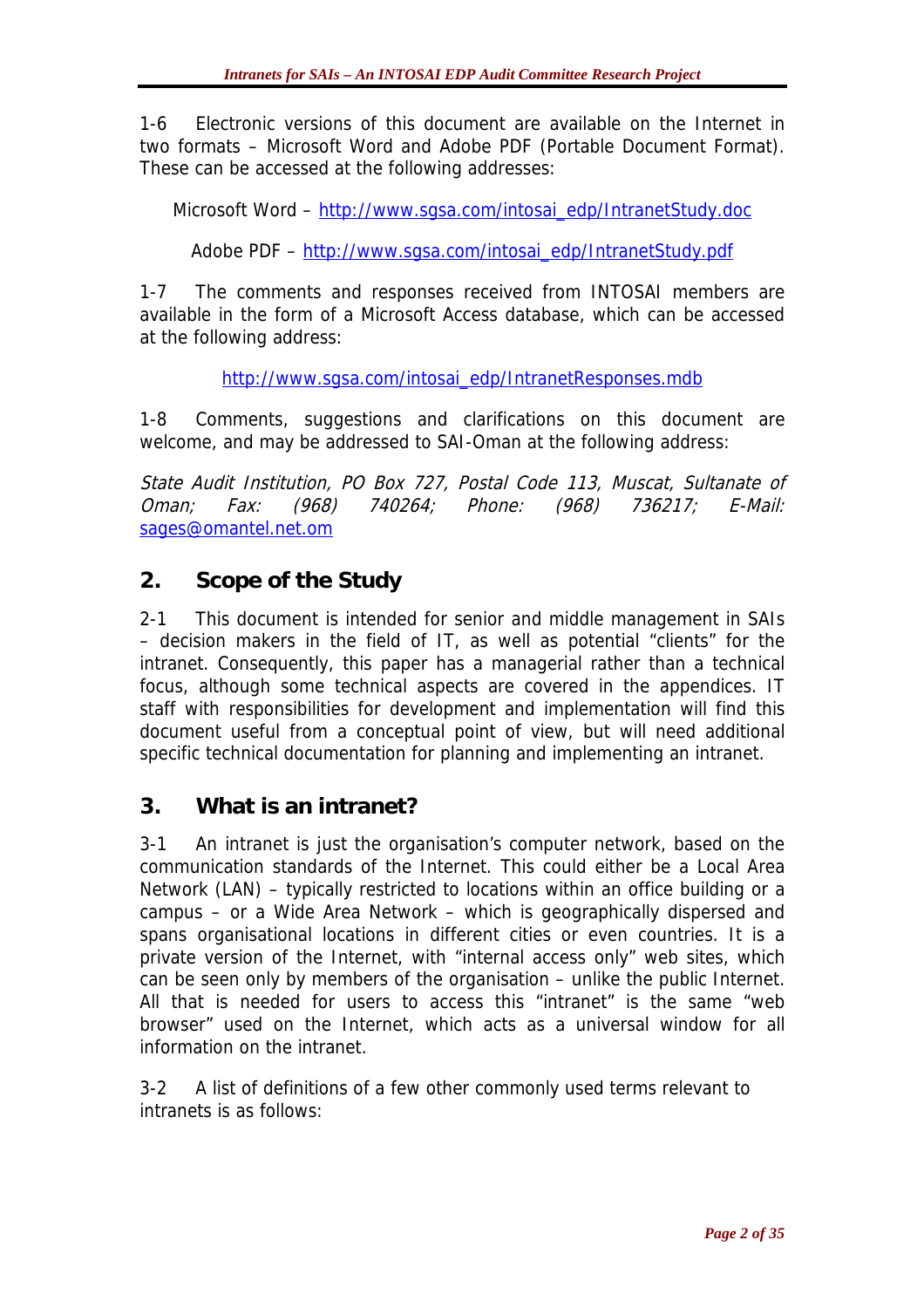| <b>World Wide Web</b><br>(WWW or Web) | The most prominent component of the Internet;<br>based on a technology, which enables linking of<br>documents residing on documents residing on<br>servers which are connected through the Intranet,<br>but which may be physically located anywhere in<br>the world                                                                                                                                                                                                              |
|---------------------------------------|-----------------------------------------------------------------------------------------------------------------------------------------------------------------------------------------------------------------------------------------------------------------------------------------------------------------------------------------------------------------------------------------------------------------------------------------------------------------------------------|
| <b>Browser</b>                        | A client software, which is installed on a user's<br>machine to enable him to access the Internet or<br>Intranet                                                                                                                                                                                                                                                                                                                                                                  |
| <b>Web Server</b>                     | A server software, which "serves" web pages<br>which can be viewed by users with a web browser                                                                                                                                                                                                                                                                                                                                                                                    |
| <b>Application Server</b>             | A "middle tier" software which acts as an interface<br>between the web server and the database server<br>or other applications                                                                                                                                                                                                                                                                                                                                                    |
| Firewall                              | Software that protects the internal network from<br>unauthorised access through the Internet                                                                                                                                                                                                                                                                                                                                                                                      |
| <b>DBMS</b>                           | Data Base Management System                                                                                                                                                                                                                                                                                                                                                                                                                                                       |
| <b>Extranet</b>                       | An "extranet" falls between an intranet and the<br>Internet. This is also an Internet standards based<br>network, providing web-browser based access not<br>only within the organisation, but also to specified<br>third parties e.g. vendors, customers etc., but not<br>to the public at large. In the case of an SAI, this<br>could include access to or connectivity with an<br>auditee agency's intranet. However, extranets are<br>beyond the scope of this research study. |

## **4. Features and Benefits of intranets**

 $\overline{\mathsf{T}}$ 

| Time and cost | One of the biggest reasons why organisations move      |
|---------------|--------------------------------------------------------|
| savings       | their documents and processes onto the Intranet is the |
|               | reduction in cost and time of publishing and           |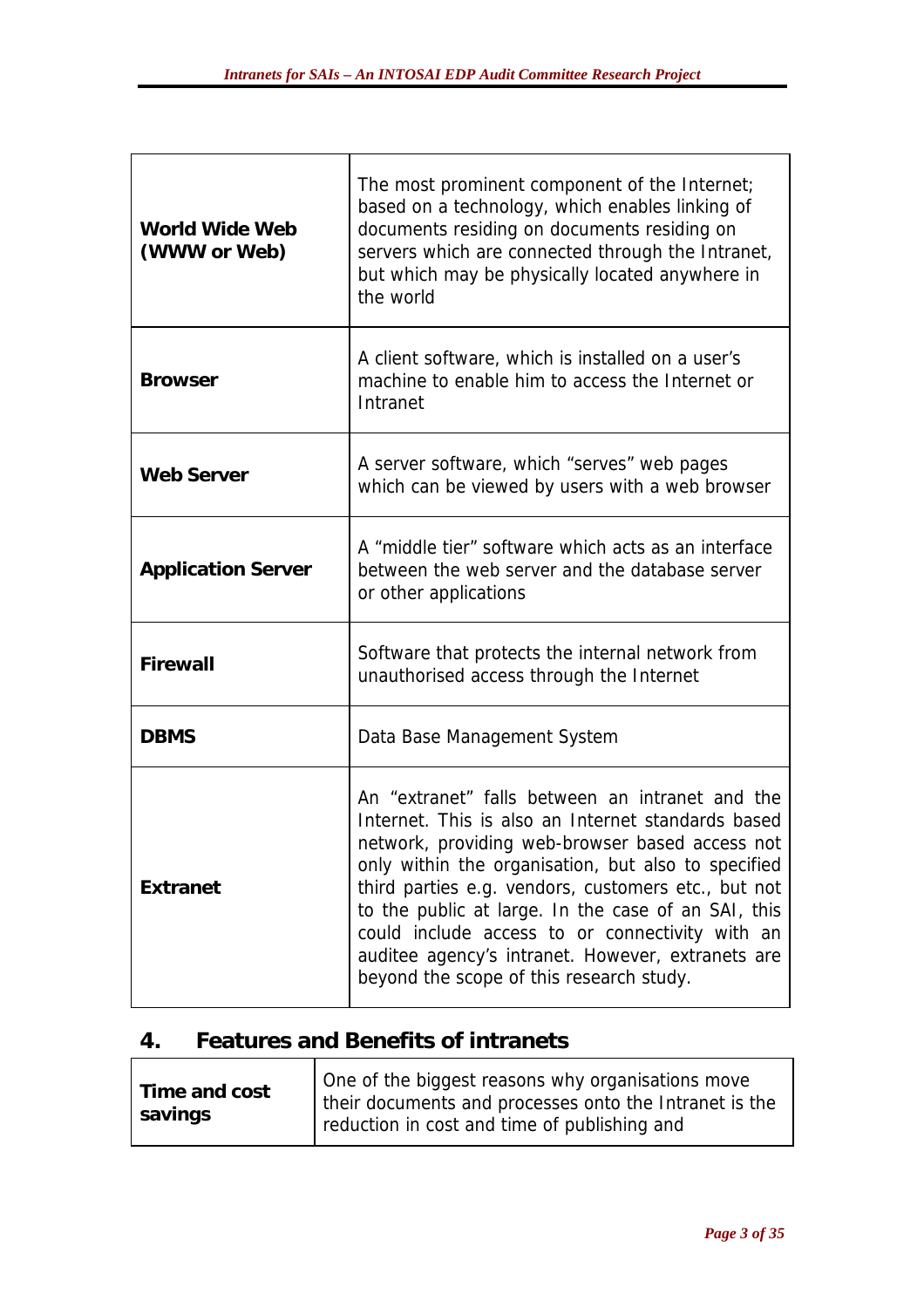|                                                                       | distribution. <sup>1</sup> The savings can be substantial even for<br>small and medium organisations. Moreover, the intranet<br>often results in a change from a "calendar-driven"<br>publishing schedule to needs-based publishing, where<br>changes to documents are made as needed and<br>"uploaded" onto the intranet for immediate access by<br>users.                                                                                                                                                                                              |
|-----------------------------------------------------------------------|----------------------------------------------------------------------------------------------------------------------------------------------------------------------------------------------------------------------------------------------------------------------------------------------------------------------------------------------------------------------------------------------------------------------------------------------------------------------------------------------------------------------------------------------------------|
| <b>Universal User</b><br>Interface                                    | The web browser (Netscape Navigator or Microsoft's<br>Internet Explorer) can become the user's single window<br>to all IT systems and information. This translates into<br>lower Total Cost of Ownership (TCO), as the browser<br>can serve as the interface for many applications. Also,<br>training costs are lowered dramatically, since the end-<br>user needs to learn only one interface. Even this may<br>not be necessary in most cases, considering the<br>familiarity of most users with the browser, on account<br>of accessing the Internet. |
| Ease of use                                                           | The intranet provides an incredibly simple "point and<br>click" way to surf through the web of hyper linked<br>documents, starting from the corporate intranet<br>homepage. All that the employee needs to know is how<br>to use a mouse; he/she probably does not need even<br>elementary keyboard skills - a major factor inhibiting<br>extensive use of IT by end-users in many organisations.                                                                                                                                                        |
| <b>Better</b><br>Information<br>Support for<br><b>Decision Making</b> | Because information is so much easier to access on an<br>intranet using a web browser, it tends to get accessed<br>more frequently and more widely by users throughout<br>the organisation, and leads to widespread information<br>dissemination<br>consequently more<br>and<br>informed<br>decision-making.                                                                                                                                                                                                                                             |
| <b>Cross Platform</b><br>Connectivity                                 | The Internet was designed specifically to enable<br>communication across disparate hardware and software<br>platforms, with a language called HTML (Hyper Text<br>Markup Language) as the universal language of the<br>web and browsers available for all common operating<br>systems. Since the intranet is based on Internet                                                                                                                                                                                                                           |

 $1$  There are other ways of electronically publishing and distributing documents, but the intranet is easily the most convenient and cost-effective method of doing so.

 $\overline{a}$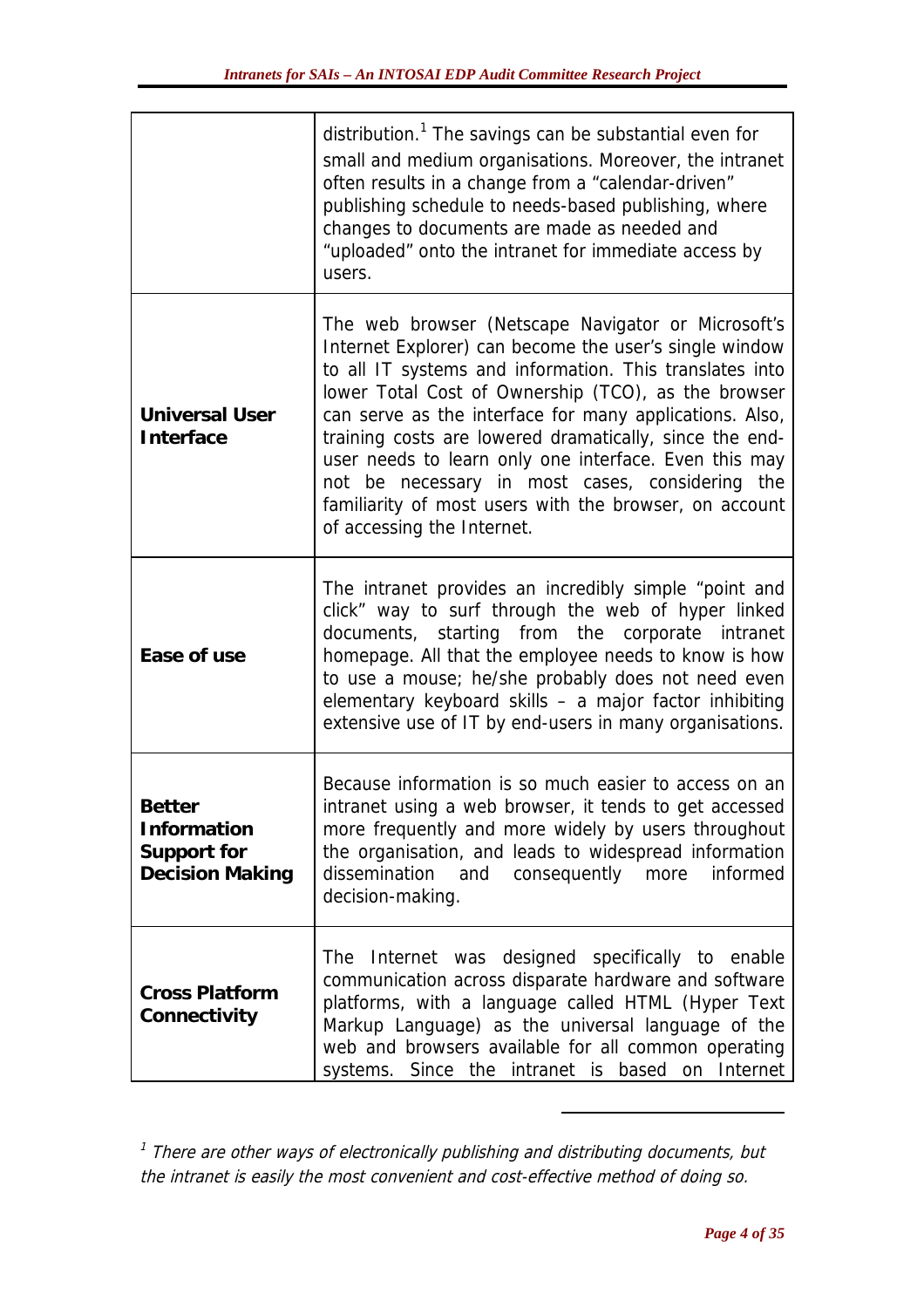|                                         | technologies, users within the organisation working on<br>different platforms - UNIX, Mac, Windows etc - can<br>share<br>information<br>with<br>the<br>also<br>same<br>ease.<br>Furthermore, from a developer's point of view, there is<br>no need to develop different interfaces for different<br>user platforms, resulting in substantial savings in time<br>and cost.                                                                                                                                                                                                                                                                                                                                                                                                                                   |
|-----------------------------------------|-------------------------------------------------------------------------------------------------------------------------------------------------------------------------------------------------------------------------------------------------------------------------------------------------------------------------------------------------------------------------------------------------------------------------------------------------------------------------------------------------------------------------------------------------------------------------------------------------------------------------------------------------------------------------------------------------------------------------------------------------------------------------------------------------------------|
| Dynamic<br><b>Information</b>           | Users can access not only static information through<br>intranet, but also dynamically generated<br>the<br>information from corporate databases; all that is<br>needed is to build "web-enabled" front ends for legacy<br>applications, enabling the user to use his browser to<br>access existing computerised applications. For example,<br>staff can view web pages containing auditee financial<br>information, which are generated "on the fly" from<br>databases containing up-to-date revenue<br>and<br>expenditure data. As and when the data changes, the<br>web pages get updated automatically.                                                                                                                                                                                                  |
| Multimedia<br>Information               | Intranets can be used for publishing not only text and<br>graphics, but also audio, video and interactive<br>applications- providing a powerful communications and<br>learning tool for staff.                                                                                                                                                                                                                                                                                                                                                                                                                                                                                                                                                                                                              |
| Changes in<br>organisational<br>culture | Information is now readily available – more than<br>ever before - to everybody on the intranet, without<br>the need for filtering and processing by various<br>levels of management and staff. Incidentally, this<br>can be a source of resistance, especially amongst<br>middle management staff, who feel threatened by<br>the loss of control and "power" over information,<br>and a possible "flattening" of organisational<br>hierarchy.<br>Information can be accessed not only from within<br>the office but also from outside locations in the field<br>using remote access (so long as the user is<br>authorised to connect remotely)<br>Users can access information on their<br>own<br>whenever they want, resulting in a "self-service"<br>culture in place of the earlier dependence on the IT |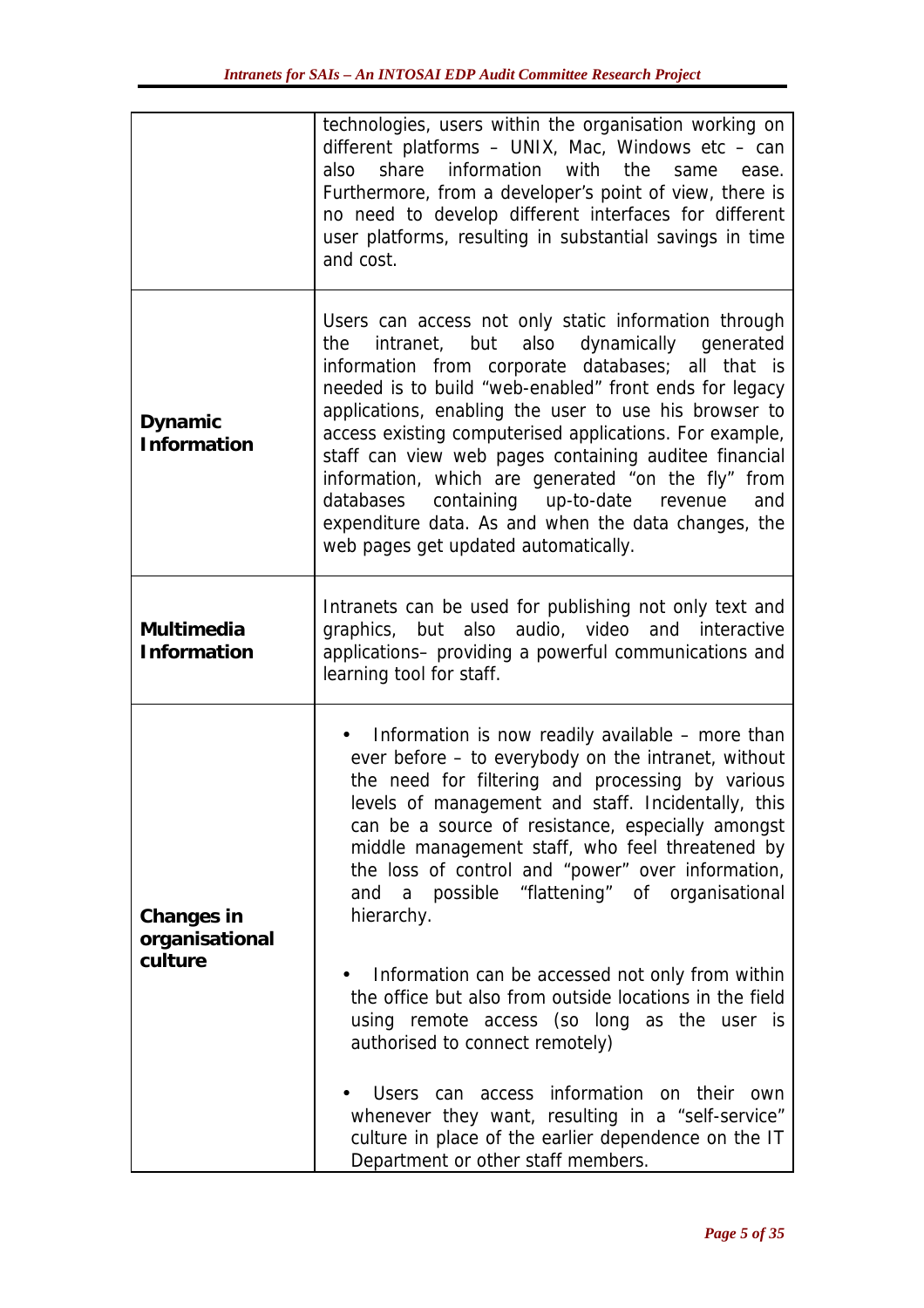#### **5. How to set up an intranet**

 $\mathsf{r}$ 

5.1 The process of setting up an intranet can be divided into four broad stages, each with its own set of activities and issues:

| <b>Strategic Planning</b>                       | Need for an intranet<br>High level vision<br>Sponsors and steering committee<br>Creation of a suitable Intranet Management<br>Team                                           |
|-------------------------------------------------|------------------------------------------------------------------------------------------------------------------------------------------------------------------------------|
| <b>Pilot Project</b>                            | Choice of pilot<br>Create an audience and recruit web<br>publisher                                                                                                           |
| <b>Detailed Framework</b><br>and Implementation | <b>Content Specification</b><br>Technology<br><b>Budget and Schedule</b><br>Staffing and Outsourcing<br>Security<br><b>Testing and Training</b>                              |
| Management and<br>Maintenance                   | Content Contribution and Ongoing<br>Development<br>Publishing and Technical Standards<br>Change Management<br>Funding<br>Performance, Maintenance and Backup<br>Legal Issues |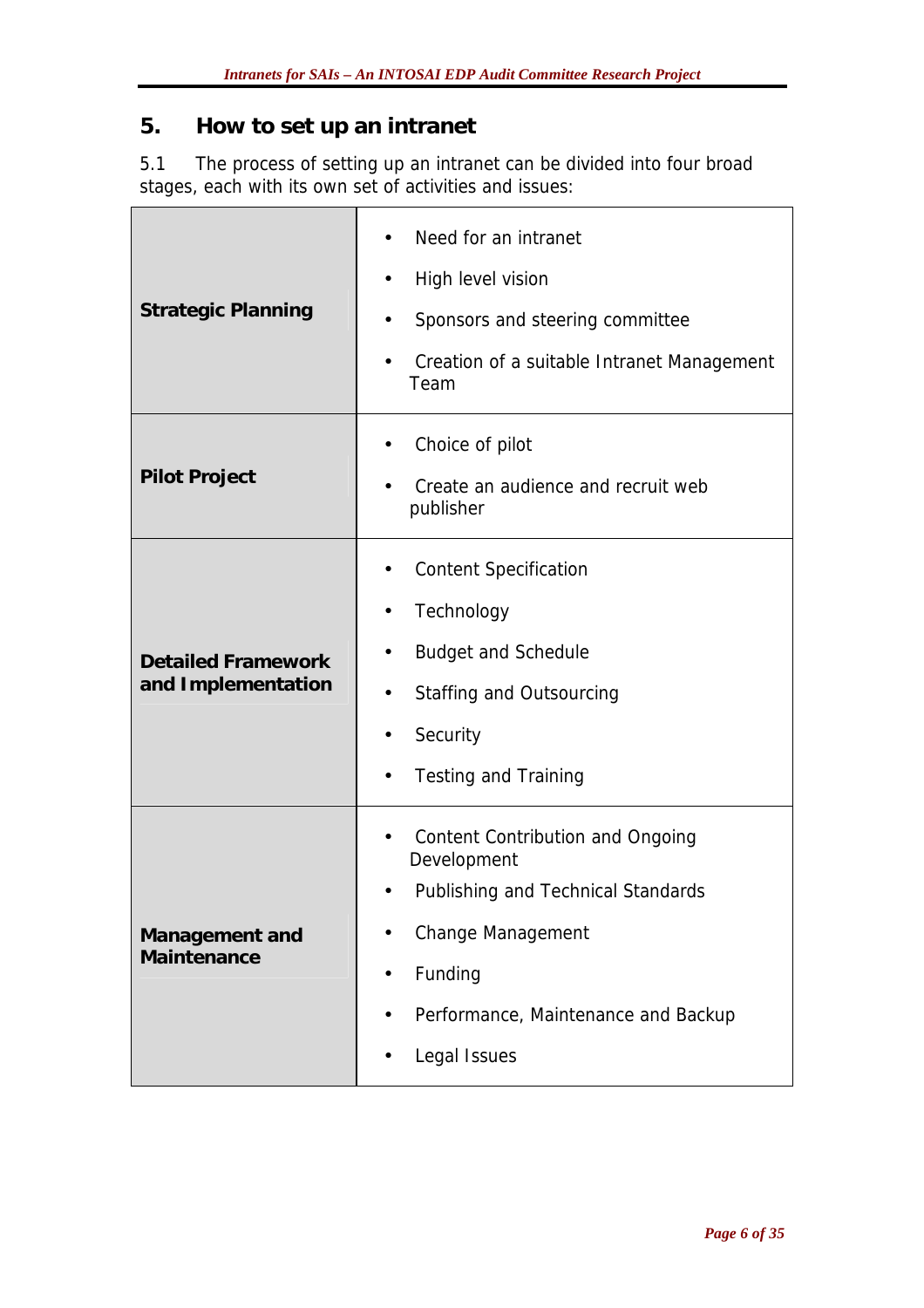#### **6. Strategic Planning**

#### *6.1 Need for an Intranet*

61-1 Why does the SAI need an intranet? "Intranet" is the latest technical buzzword going around, and just because other organisations have an intranet, your SAI may not necessarily need one. Some of the questions that could throw up the need for an intranet, could be:

- Has the top management considered the use of intranet applications in different audit processes, and the potential benefits therefrom ?
- Are internal users (management and staff) aware of intranets in other organisations, and have they been asking for an intranet here?
- Does the SAI need better tools for communicating information and/or collaboration, which could be met very well through an intranet?
- How can an intranet help meet organisational goals? Can it help to do things faster, better and cheaper? How does it compare with other possible solutions?
- Is the SAI implementing or proposing to implement new IT systems, which could be integrated into an intranet?

#### *6.2 High Level Vision*

6.2-1 Developing an intranet is not just a matter of creating a few simple web pages, or converting a Microsoft Word document into HTML format. It needs to be treated like any other software development project. Unlike other traditional software projects, an intranet is probably best handled in an evolutionary fashion, with lots of "prototyping". Nevertheless, this does not, by any means, underrate the need for systematic planning, or for that matter, any of the other phases of the system development process like requirements specifications, design documentation, formal testing and implementation.

6.2-2 At this stage, it is necessary to have a roadmap of the intranet for the future. This should cover the following issues:

- Will there be a single centralised intranet, or will individual departments be responsible for separate web sites or sections of a site?
- Will the intranet be a static one, or will it also include dynamic information, by linking to corporate databases? If so, what would be the approximate time frame for providing dynamic access?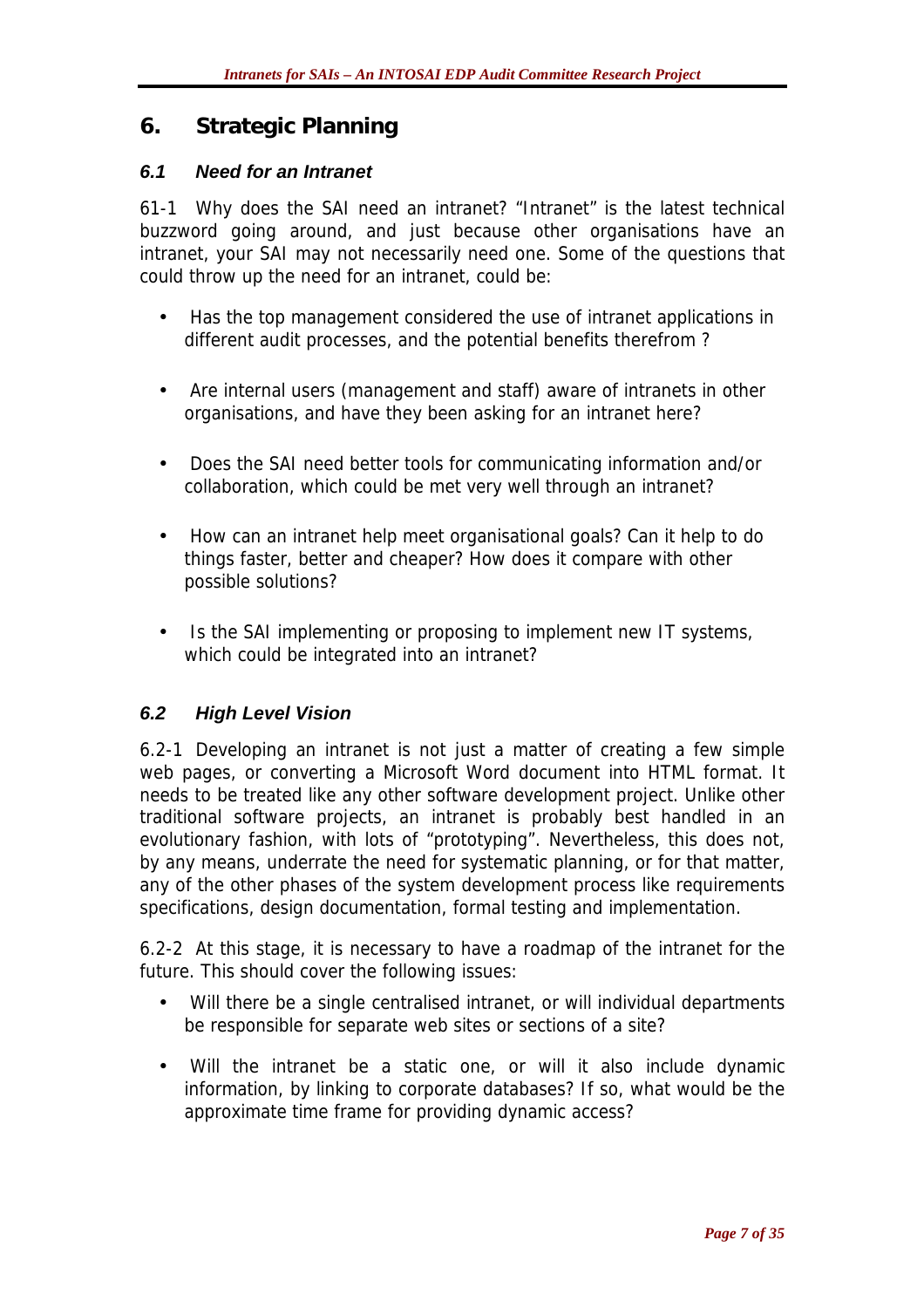- What do different levels of management and staff expect from the intranet? How will the intranet tie in with the information needs of the organisation?
- What is the anticipated scope of the intranet 1/2/5 years from now (even if this is likely to be way off the mark, this is still a useful exercise)? How is it proposed to integrate different applications – current and proposed – into the intranet? Setting the proper expectations for the intranet is very important.

6.2-3 For example, an organisation could visualise the following broad phases in the development of intranet use:

| Phase I         | Organisational units start exchanging information<br>through the intranet, and make information more<br>accessible and available.                                                                                                               |
|-----------------|-------------------------------------------------------------------------------------------------------------------------------------------------------------------------------------------------------------------------------------------------|
| Phase II        | The exchange of information percolates to the individual<br>with knowledge management and co-operation at a<br>personal level.                                                                                                                  |
| Phase III       | Different core processes and activities are improved<br>using intranet applications, with role-based workflow.                                                                                                                                  |
| <b>Phase IV</b> | Whole processes or activities are performed using the<br>intranet, which is used to re-organise and reshape the<br>work. The intranet is expanded into an "extranet",<br>leveraging links with suppliers, customers and other third<br>parties. |

#### *6.3 Sponsors and Steering Committee*

6.3-1 At this stage, it is necessary to have a senior management sponsor, who is willing to champion the need for an intranet. This should subsequently be handled by a full-fledged intranet steering committee, especially for medium to large SAIs. The senior management sponsor or steering committee will:

- Assess where the intranet can best help the organisation, and make sure it is deployed there
- Assist in determining the structure of the intranet from an information management perspective, giving due consideration to how users would access information and providing alternate "routes" for accessing information
- Support and encourage the deployment of the intranet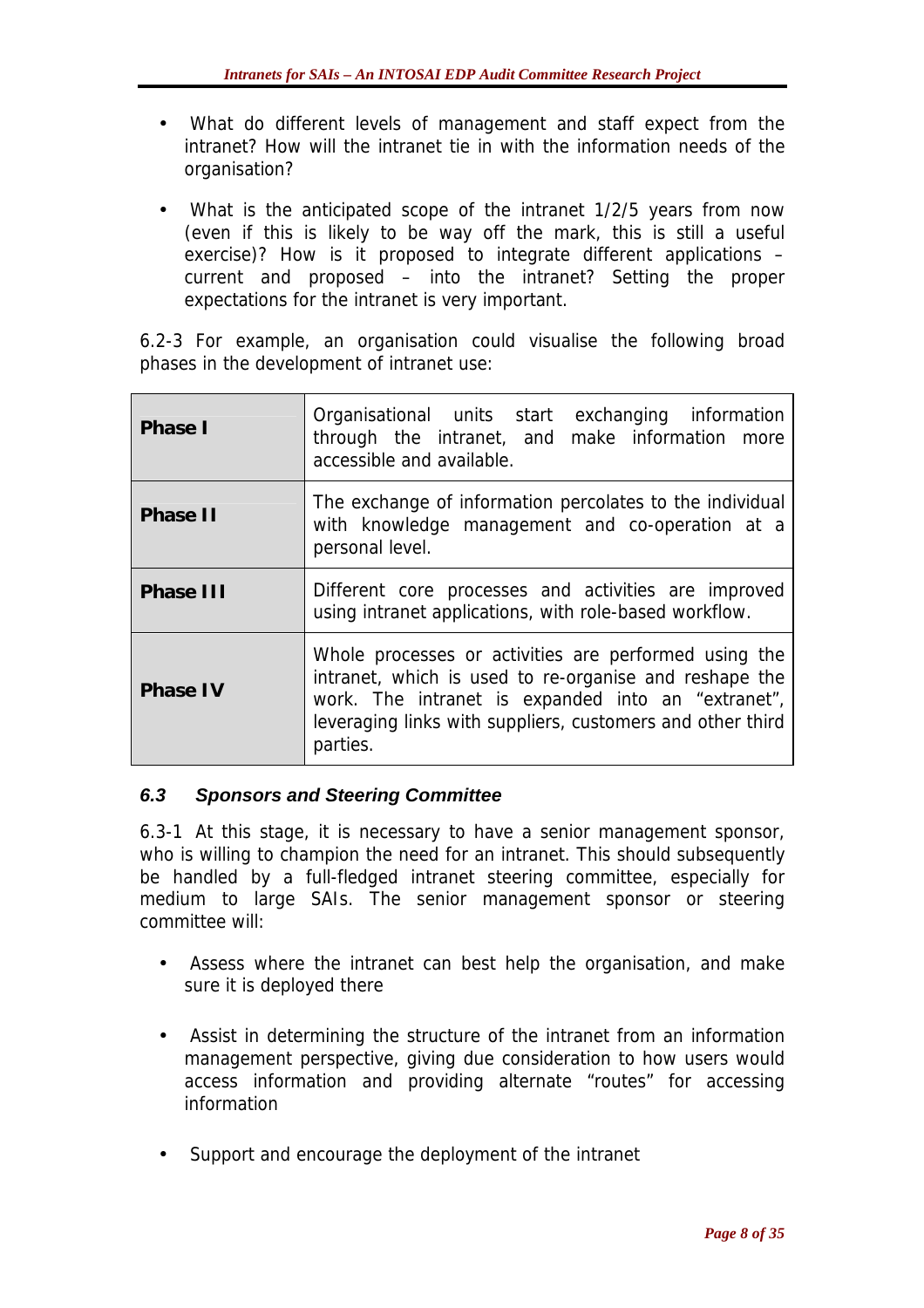- "Push through" funding and resource allocations for the intranet
- Monitor the implementation for the intranet, and ensuring that other issues like infrastructure requirements, standards and policies go side by side with intranet development

#### *6.4 Creation of a Suitable Intranet Management Team*

6.4-1 Unlike typical software development projects, the intranet will not be just a one-off project. It needs to be maintained and kept up to date and constantly upgraded. It is therefore important to plan for an "intranet management team", which will be responsible for managing the intranet with a medium to long term perspective. Such a team should typically include representatives from key user groups, as well as technical staff.

6.4-2 Responsibilities for the intranet need to be clearly demarcated, from the outset of the project.

- Responsibility for content should generally be that of the line Departments, not the IT Department;
- Responsibility for ensuring value and achieving the intended benefits should ideally be with a member of top management;
- Technical issues should generally be handled by the IT Department.

#### **7. Pilot Project**

7-1 The importance of a pilot project for intranet development cannot be overemphasised. The impact of the intranet is best demonstrated through a small pilot project or a "demo", which will, in all probability, form the main vehicle to "sell" the concept of an intranet to different tiers in the organisation.

7-2 The resource requirements for the pilot project are relatively small. All that is needed is a spare desktop computer. Software for the web server, the web browser and for HTML editing for most operating systems (Windows / Mac / Unix), as well as plenty of literature on how to set up a web site, can be downloaded from the Internet free of charge. If the network conforms to the Internet communications standards (TCP/IP), there is the additional option of demonstrating the pilot project from anywhere on the network, which adds to its promotional value.

7-3 A sample set of steps for setting up a pilot intranet project is enclosed in Appendix – 3.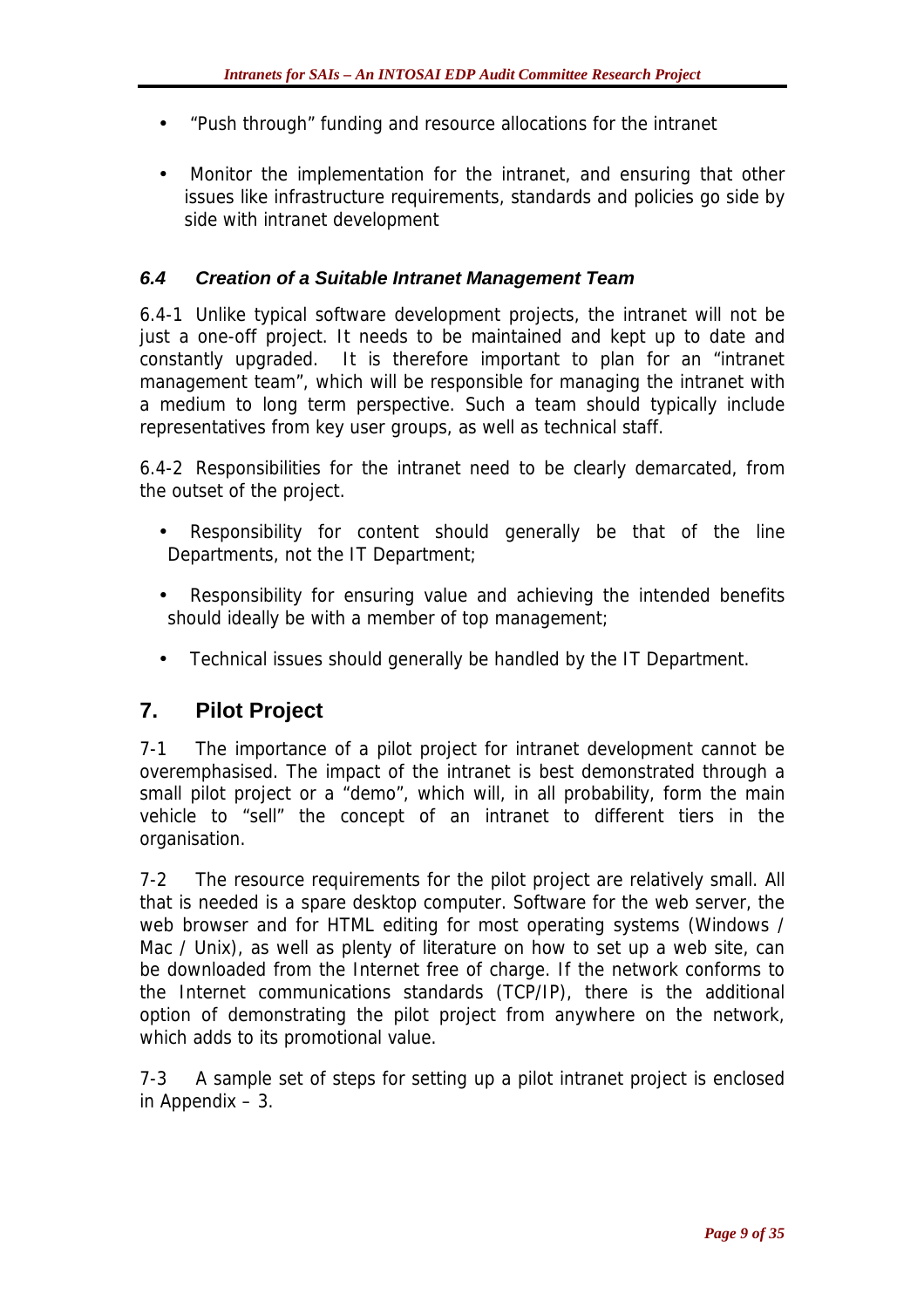#### *7.1 Choice of Pilot Project*

7.1-1 The ideal pilot project would be a document or application, which

- is updated frequently
- needs to be reprinted and distributed widely
- is to be accessed by staff running different types of computers and operating systems
- requires minimal effort for conversion into a web-ready format

7.1-2 Typical candidates for a pilot project include a phone list or a widely used procedures manual. The temptation of doing heavy programming, or highly graphic oriented pages, which may take a long time to load on the user's computer, should generally be avoided. Also, at least initially, it may be appropriate to avoid applications involving data entry through forms or dynamic access to databases. If there is a constant need to "fix" persistent problems with forms or scripts, this will detract considerably from the effect of the demonstration. One can, however, consider using mock data to show the possibilities for dynamic access.

7.1-3 In many cases, it may be advantageous to consider extending the pilot project to a "mini" version of the whole system, at least in terms of structure and "look and feel". This would enable users to fully assess the potential of the intranet and encourage "buy-in" by users at an early stage.

7.1-4 Pilot projects are in the nature of demonstrating the "proof of concept" and often tend to be somewhat simplistic. To get a flavour of real-life implementations of intranets, in addition to the pilot project, it may be worthwhile for the intranet steering committee and other staff members involved to acquaint themselves with the experiences of similarly placed organisations (preferably in the public sector) who have implemented intranets.

#### *7.2 Create an audience and recruit web publishers*

7.2-1 In addition to spreading awareness about the potential of the intranet, generating enthusiasm and garnering support, the objective of demonstrating the pilot project is primarily two fold:

- to create a potential audience of users for the intranet
- to recruit "web publishers", i.e. potential suppliers of content for the intranet

7.2-2 It is probably a good idea to allow participants to brainstorm further applications for the intranet (this would be a good source for defining the requirements specifications for the intranet *proper*). Potential web-publishers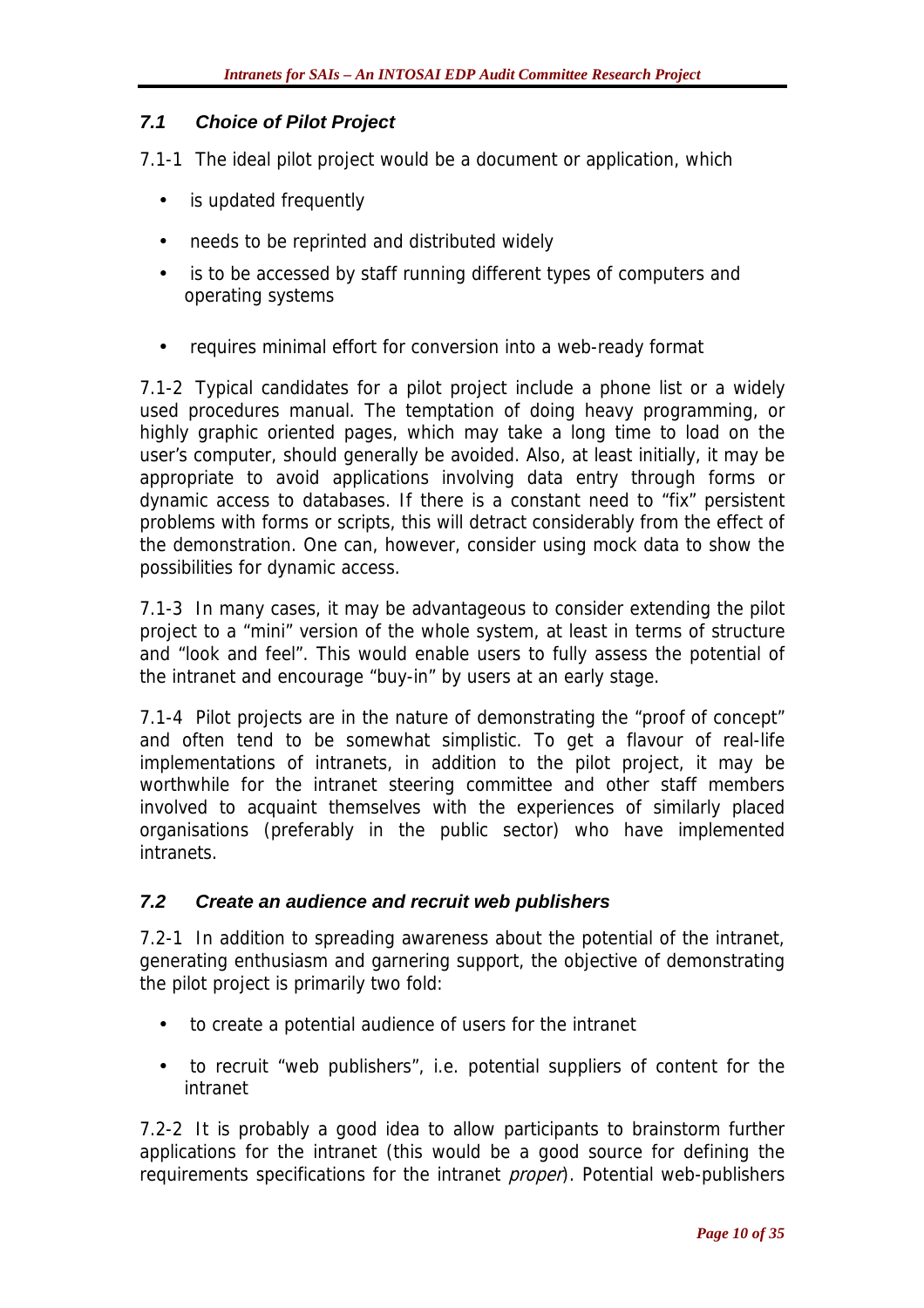identified at this stage could form the nucleus of the intranet team, which would ultimately take over collective responsibility for content publishing and updating.

#### **8. Detailed Framework and Implementation**

#### *8.1 Content Specification*

8.1-1 After the successful demonstration of the pilot project, it is necessary to start formally documenting the requirements for contents on the intranet. It may be appropriate to adopt a modular or phased approach, spelling out the contents for the first phase in detail and only preparing an outline of the contents proposed for subsequent phases. It is also important to finalise the overall structure of the intranet and the different "routes" to be provided for user access.

8.1-2 It is important to consider the cost-benefit implications of migrating existing applications to the intranet. The value addition of a browser interface is usually the highest for new applications, while for successful applications operating on a non-web platform, a careful analysis of the costs involved in migration vis-à-vis the potential benefits of a web interface needs to be conducted before deciding on the conversion. Constraints like limitations of skilled resources, with the limited IT staff being used for both maintenance / conversion of existing non-web applications as well as development of new web-based applications, as also availability of funds, need to be considered.

8.1-3 It is also important to consider issues, which would facilitate ease of use of the intranet by users e.g.:

- developing a consistent feel and look across the intranet
- developing a site map as well as a search tool to assist users in locating information
- publicising the names of content authors and editors, with a view to encouraging staff to submit content.

8.1-4 This phase is a very important step in the development of the intranet. Users will very quickly abandon websites that lack content or are poorly designed. Experience has shown that the approach of "if you build it, they will come" may result in waning interest and consequently the investment in the development effort becoming merely an expense exercise.

#### *8.2 Technology*

8.2-1 From a somewhat simplified point of view, there are four groups of technological issues to be considered, additional details of which are discussed in the technical appendix (Appendix 4) to this paper: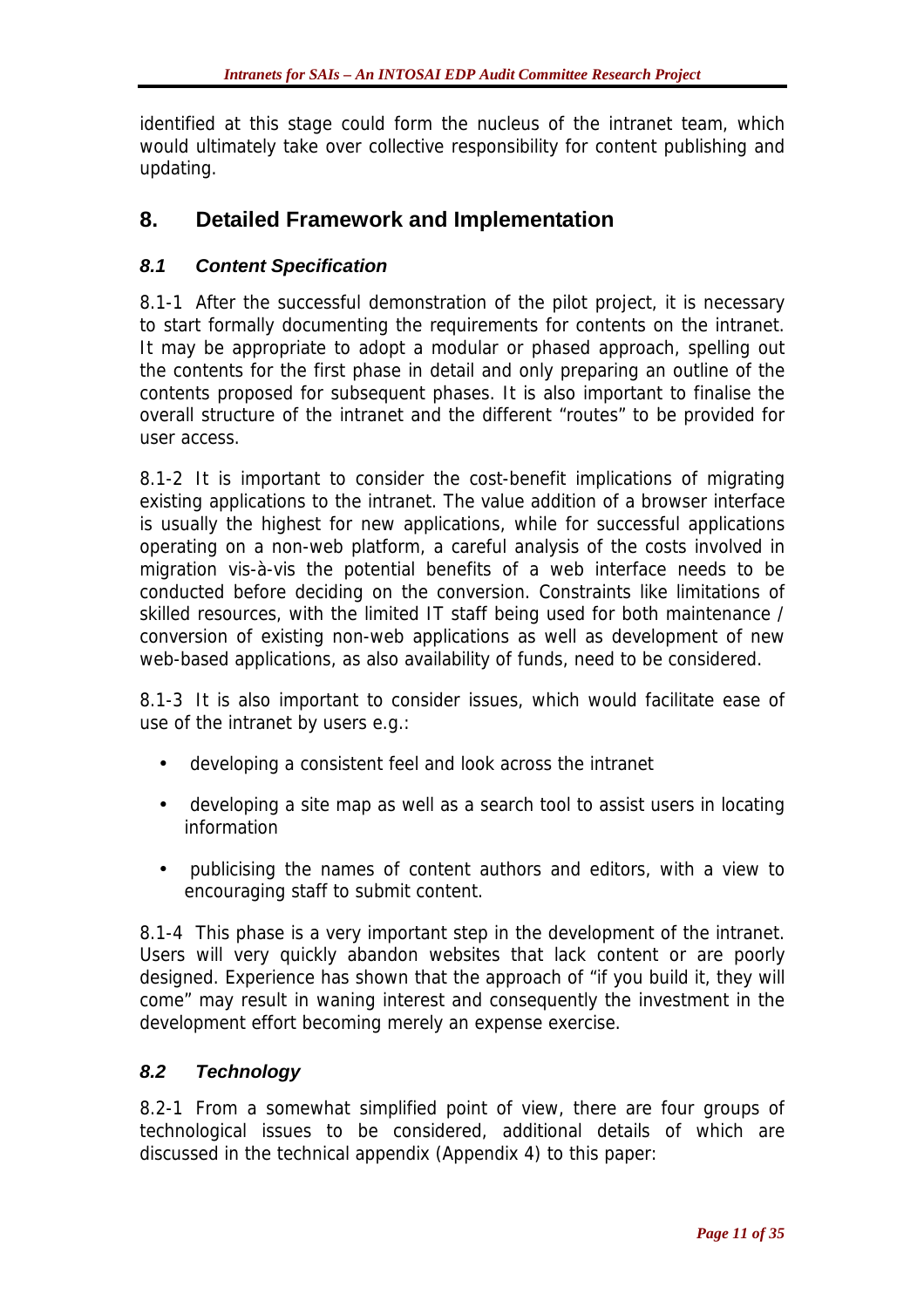| <b>Network</b>                                    | network must have TCP/IP (the Internet<br>The<br>Standard Protocol) as one of its protocols, to run an<br>intranet. The latest versions of common network<br>operating systems support TCP/IP, but older versions<br>may not.<br>Further, the network must have enough capacity or<br>"bandwidth" to support the projected requirements of<br>the intranet. For example, multimedia (audio and<br>video) can easily overload a network with inadequate<br>bandwidth. |  |
|---------------------------------------------------|----------------------------------------------------------------------------------------------------------------------------------------------------------------------------------------------------------------------------------------------------------------------------------------------------------------------------------------------------------------------------------------------------------------------------------------------------------------------|--|
| <b>Remote Access</b>                              | Notwithstanding the concerns related to security,<br>remote access is of special importance to SAIs with a<br>large number of field formations, which may be<br>geographically dispersed. Connectivity options for<br>remote access include dial-up telephone lines, ISDN<br>(Integrated Switched Digital Network) lines, or leased<br>lines.                                                                                                                        |  |
|                                                   | In contrast to the "direct" methods for remote access,<br>it may sometimes be advantageous to provide remote<br>access routed through the Internet, using virtually the<br>same underlying technology for connectivity. This is<br>called a "Virtual Private Network", where the Internet<br>appears to form part of the private corporate IT<br>network.                                                                                                            |  |
| <b>Server Hardware</b><br>and Operating<br>System | A dedicated machine (at the very least, a high end<br>desktop PC) would be required.                                                                                                                                                                                                                                                                                                                                                                                 |  |
|                                                   | The following software components are needed from<br>the server side:                                                                                                                                                                                                                                                                                                                                                                                                |  |
| <b>Server Software</b>                            | Web server software, which is responsible for<br>"serving" web pages on the intranet                                                                                                                                                                                                                                                                                                                                                                                 |  |
|                                                   | Software for web site management and web<br>application development                                                                                                                                                                                                                                                                                                                                                                                                  |  |
|                                                   | Application server software, for interfacing<br>between the web server and databases or other<br>applications (desirable, not essential)                                                                                                                                                                                                                                                                                                                             |  |
|                                                   | A search engine for searching for text through<br>web pages, and even through word-processed                                                                                                                                                                                                                                                                                                                                                                         |  |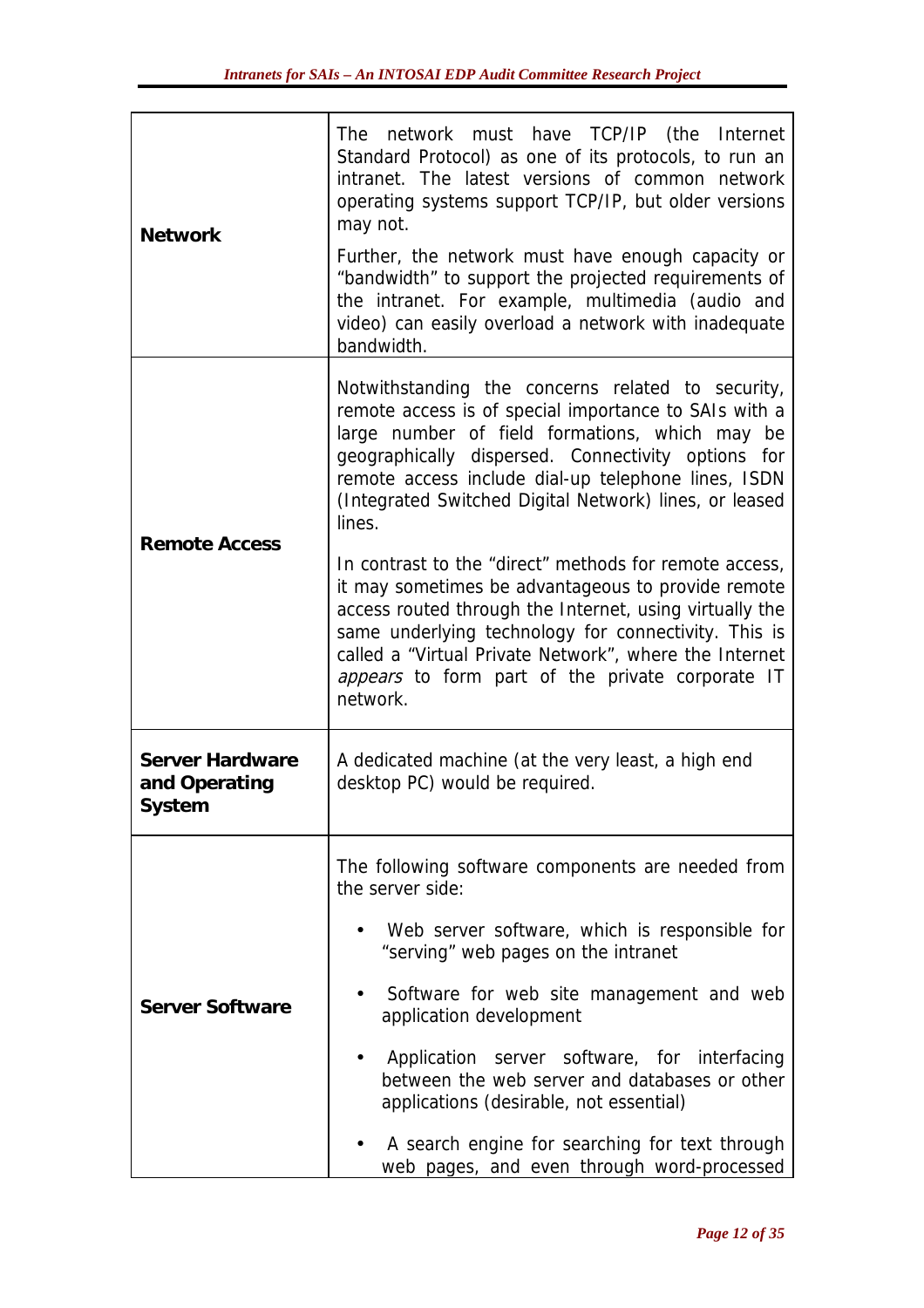|                        | documents, spreadsheets and databases                                                                                                                                                                                        |
|------------------------|------------------------------------------------------------------------------------------------------------------------------------------------------------------------------------------------------------------------------|
|                        | • A database server software, if dynamic access<br>is to provided through the intranet and there is<br>no existing database software                                                                                         |
|                        | • A firewall software, to act as a barrier between<br>the intranet and the Internet. This is required<br>only if the local network is connected to the<br>Internet, or to an external network                                |
| <b>Client Software</b> | The choice of the web browser to be installed on the<br>user machines needs to be made. It is important to<br>select a particular version of a web browser – not just<br>the web browser – as the official intranet browser. |

#### *8.3 Budget and Time Schedule*

8.3-1 As stated earlier, developing an intranet cannot be equated with simply putting up a few web pages. Hence, even a simple intranet needs a formal budget and a time schedule; these formalise expectations and are important performance measures for assessing the success of the project. The budget should include costs on account of:

- Server hardware and software;
- Client software;
- Staff: and
- Training

8.3-2 For small intranets (typically those with static content), most of the time is spent in the process of installation and setting up the server and network. For larger networks, application development may be the most important factor determining the implementation schedule.

#### *8.4 Staffing and Outsourcing*

8.4-1 In the initial days of the World Wide Web (and the intranet), most organisations had just one staff member designated as the "webmaster", who was responsible for everything related to the web site. This is generally no longer the case. Most SAIs will have to consider the following staff roles for the intranet, although some of them can probably be handled by the same person, depending on the size of the task: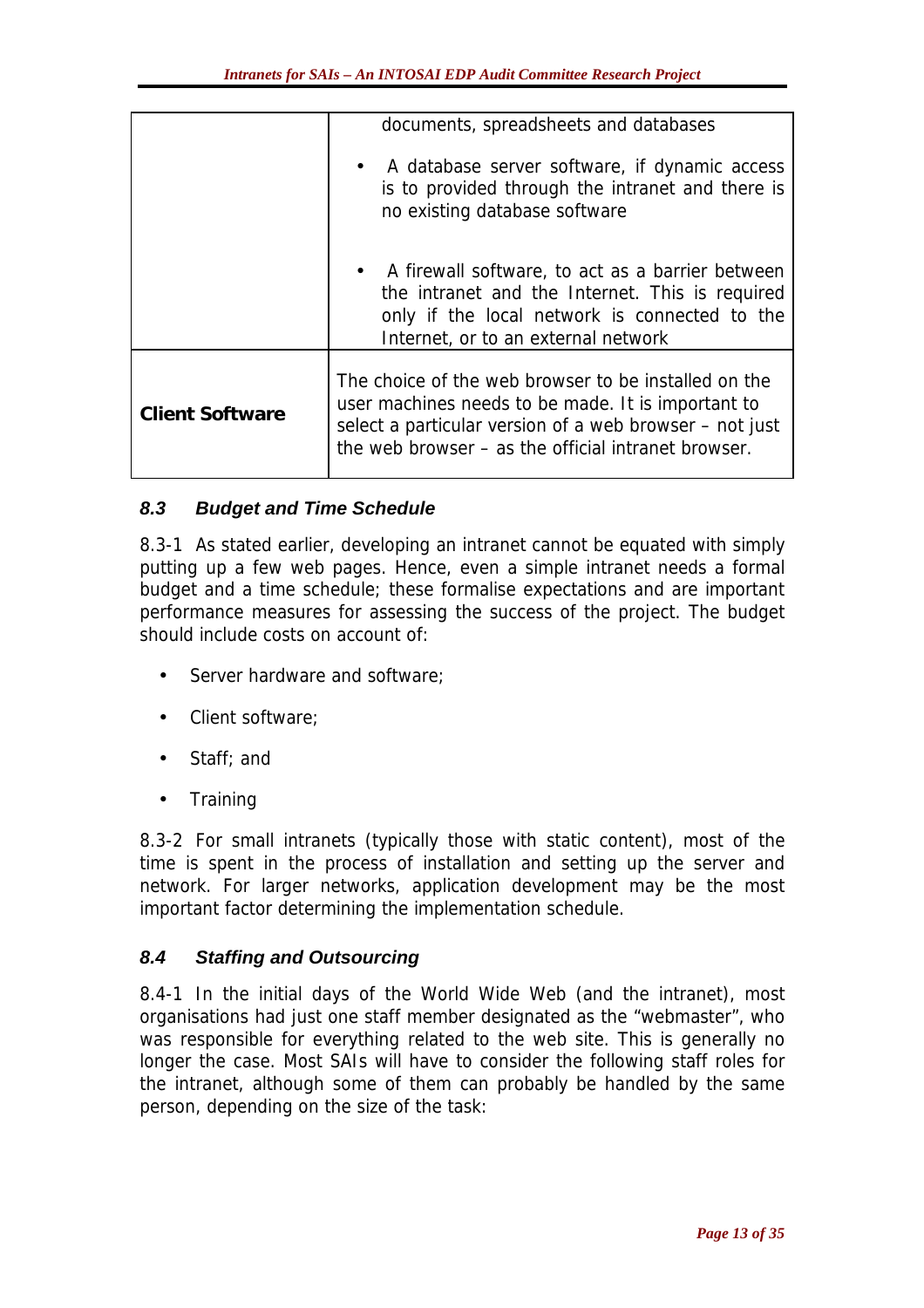| <b>Network Administrator</b>       | Will be needed for installing the web server,<br>planning and setting up security etc.                                   |
|------------------------------------|--------------------------------------------------------------------------------------------------------------------------|
| Webmaster                          | Responsible for keeping content up-to-date;<br>also the central contact point for intranet<br>questions                  |
| <b>Graphics Designer</b>           | Responsible for the overall "look and "feel" of<br>web pages                                                             |
| Web Developer / Author             | Develops web-enabled applications<br>and<br>prepares / updates content for the intranet                                  |
| Database Administrator             | Sets up access from the intranet-based<br>applications to the databases                                                  |
| <b>Editorial Board</b>             | Reviews and approves content<br>before<br>"uploading" onto the intranet                                                  |
| <b>Intranet Management</b><br>Team | Mix of representatives of key user groups and<br>technical staff, responsible for overall<br>management of the intranet. |

8.4-2 The question of outsourcing intranet development is a difficult one for most organisations. The options available are either full outsourcing or a partnering solution. Some of the reasons for outsourcing intranet development include the following:

- Lack of in-house experience
- Lack of adequate human resources
- Access to professional, cutting-edge expertise and experience
- Lower operating costs
- Organisational constraints due to focus on other areas
- Budgetary constraints
- Tight implementation schedule

8.4-3 Some of the factors that need to be considered very carefully when outsourcing include the following: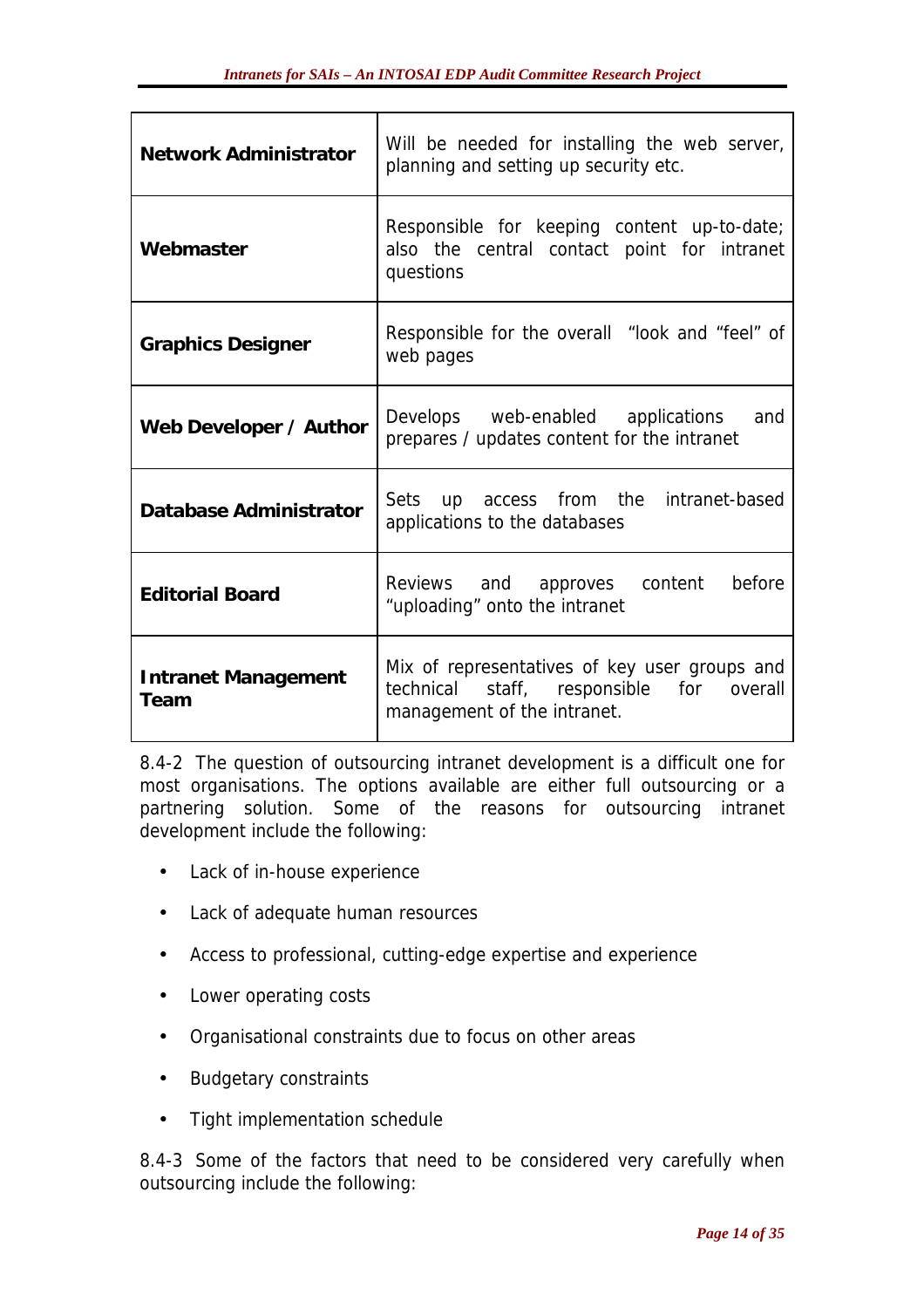- How do the costs compare between internal development and outsourcing?
- Does the organisation have any previous experience with the prospective contractors?
- What are the plans for maintenance of the intranet? How would knowledge transfer take place?

8.4-4 Where and when outsourcing is opted for, hereunder are some of the functions that could be outsourced:

- Intranet design and planning
- Networking
- Web site and application development
- Web-database integration
- Maintenance of intranet

#### *8.5 Security*

8.5-1 Security has long since been a major issue with web sites, whether on the Internet or the intranet. Some of the security issues that need to be addressed include the following:

| Firewall                                             | If the organisation's network is connected to the<br>Internet or an external network, it must have a<br>"firewall" - a software to control access to<br>internal networks. Also, the intranet web site<br>should never be hosted on the Internet web<br>server.                                                                                                                              |
|------------------------------------------------------|----------------------------------------------------------------------------------------------------------------------------------------------------------------------------------------------------------------------------------------------------------------------------------------------------------------------------------------------------------------------------------------------|
| <b>Remote Access</b>                                 | Remote access to the intranet should<br>he.<br>carefully controlled. This is particulary important<br>if a Virtual Private Network is in use. . Also,<br>extreme caution needs to be exercised if<br>provision of remote access leads to connectivity<br>with an external organisation's IT network                                                                                          |
| <b>Authentication &amp;</b><br><b>Access Control</b> | Except perhaps for very simple intranets<br>containing only general information, intranets<br>must have a mechanism for "authenticating"<br>users and controlling access to different sections<br>of the web site. This should be based on a<br>security framework on a "need-to-know" basis.<br>This is mandatory, when access is provided<br>through the intranet to database applications |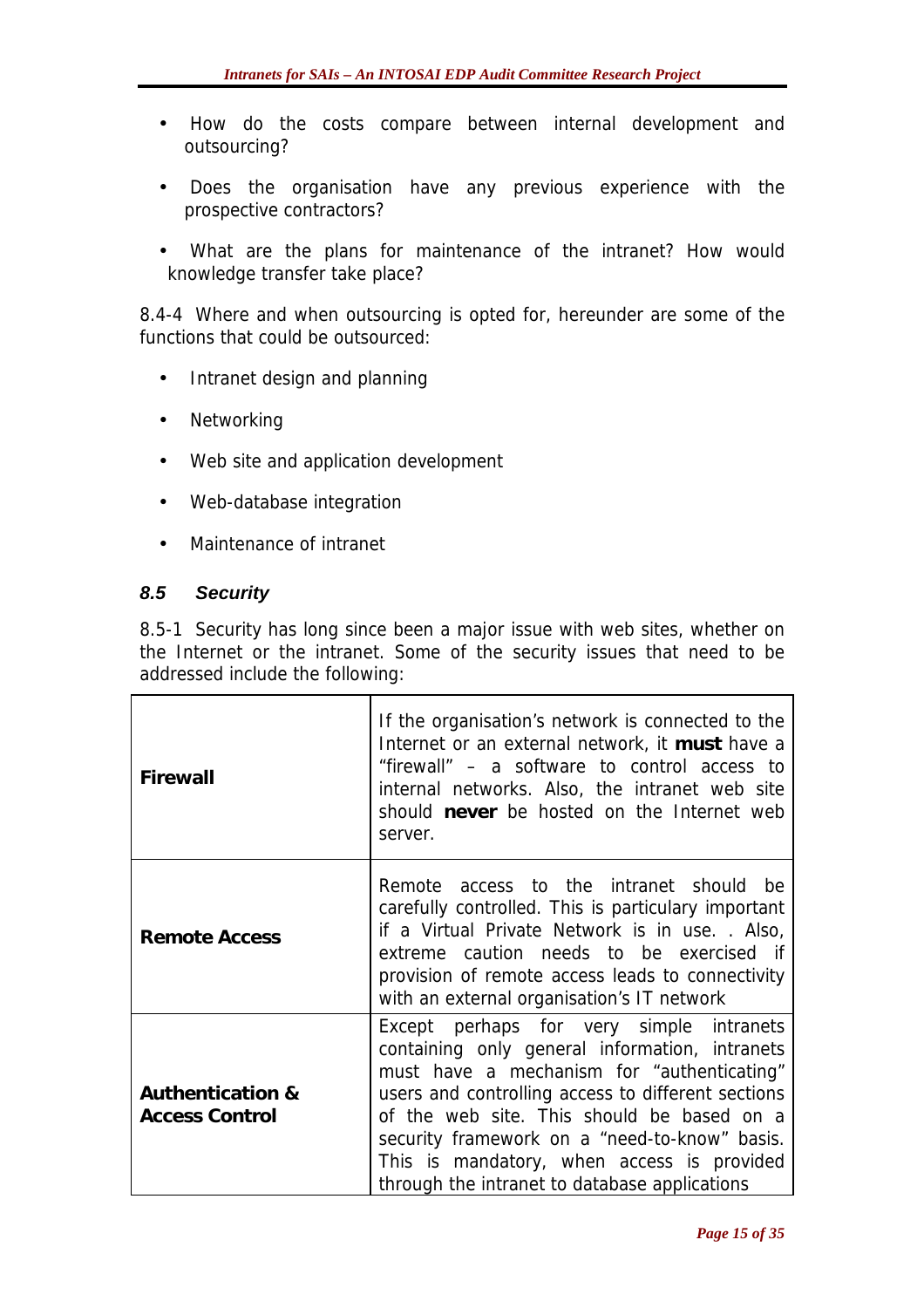| Encryption                                | Information passed between the server and the<br>user in "clear text" form is liable to be<br>intercepted from the network. This is a major<br>security concern, especially when the username<br>and password are transmitted in clear text. This<br>can be controlled to a large extent, by<br>"encrypting" communication between the server<br>and the user, thus creating a relatively secure<br>communication channel. Encryption is necessary<br>when remote access is allowed, especially<br>through Virtual Private Networks. |
|-------------------------------------------|--------------------------------------------------------------------------------------------------------------------------------------------------------------------------------------------------------------------------------------------------------------------------------------------------------------------------------------------------------------------------------------------------------------------------------------------------------------------------------------------------------------------------------------|
| <b>Virtual Private</b><br>Networks (VPNs) | Increasingly, many organisations are creating<br>Virtual Private Networks (VPNs), whereby part of<br>the communication between internal users is<br>actually routed through the Internet. Issues like<br>strong encryption of such communication,<br>flexibility and authentication assume importance.                                                                                                                                                                                                                               |

#### *8.6 Testing and Training*

8.6-1 Intranets need to be subjected to the same testing processes as other software development projects:

- "unit testing" viz. testing of individual modules
- "integration testing" viz. whether different modules work together properly
- "system testing" viz. testing of the intranet as a whole

8.6-2 Users of an intranet require minimal training, since most of them would probably know how to use a mouse as well as a Web browser. However, even a couple of hours of training to users on the first few intranet applications can contribute positively towards user acceptance. Additional training on the structure of the intranet will help users in knowing where to look for information.

#### **9. Management and Maintenance**

9-1 Intranets developed without formal policies, guidance and strategies, result in chaos sooner rather than later. It is therefore important to frame policies and procedures governing the development and maintenance of the intranet at an early stage. Of course, it is equally important to ensure that these policies and standards are actually adhered to. Some of the important areas to be covered by specific guidance include the following: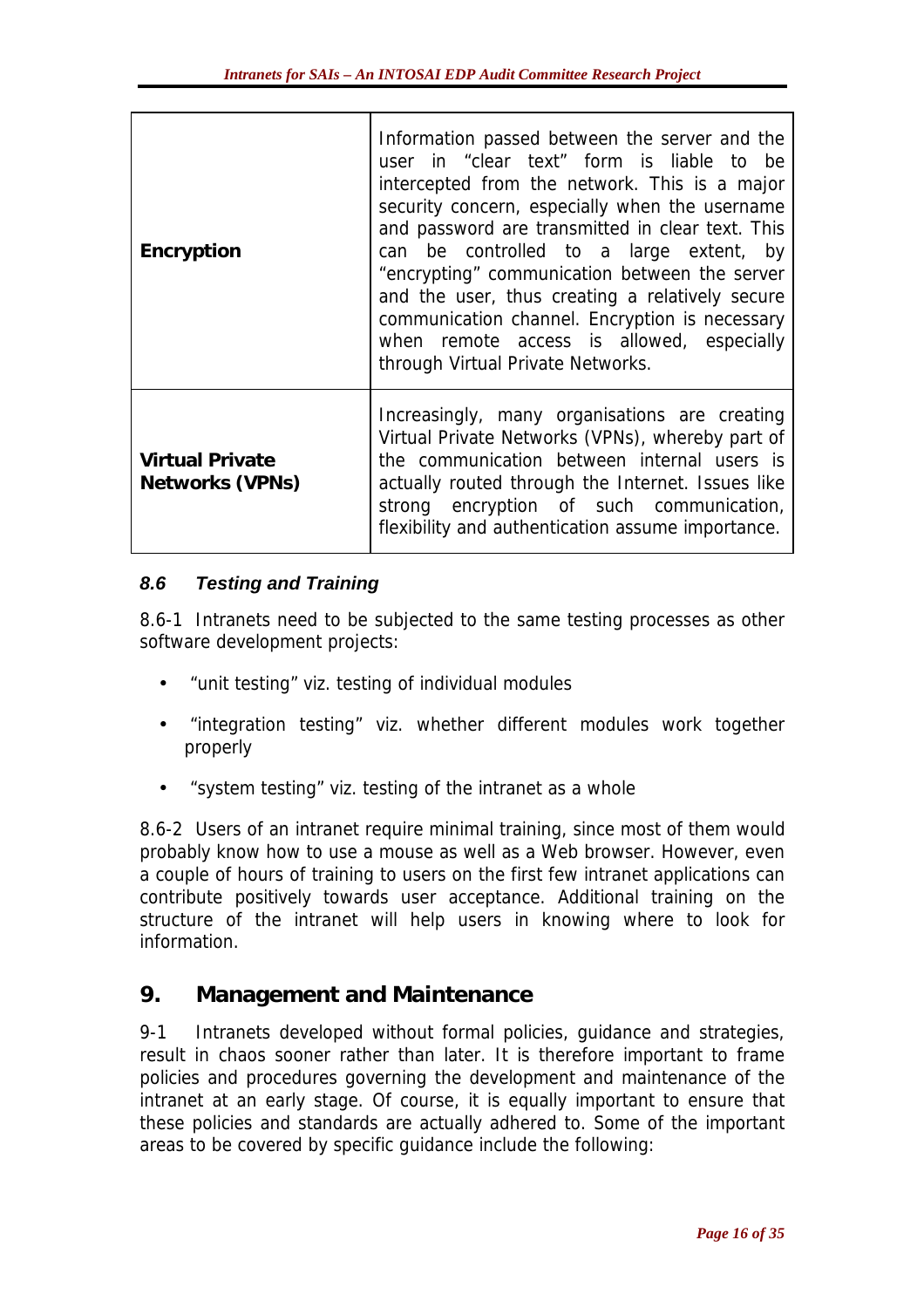| Content<br>Contribution<br>and Ongoing<br>Development  | Who can publish to the intranet? Do different<br>departments have separate web sites or sections,<br>all content "funnelled" through<br>or is<br>the<br>webmaster?<br>What types of content can be published? What is<br>the policy on personal home pages?<br>What are the procedures for content submission,<br>$\bullet$<br>review and approval?<br>What is the policy on the appropriateness of links?                                                                                                                                                           |
|--------------------------------------------------------|----------------------------------------------------------------------------------------------------------------------------------------------------------------------------------------------------------------------------------------------------------------------------------------------------------------------------------------------------------------------------------------------------------------------------------------------------------------------------------------------------------------------------------------------------------------------|
| Publishing and<br><b>Technical</b><br><b>Standards</b> | In what format is content "uploaded" to the<br>intranet web? Are there standards for tools for<br>content creation and conversion?<br>What are the standards for web pages in terms of<br>layout, font, colours, use of links, naming<br>conventions etc.? Are there standard templates for<br>content?<br>What<br>standards<br>the<br>for<br>scripting,<br>are<br>application<br>database<br>and<br>programming<br>and<br>interfaces?<br>Is there a security policy and procedures for<br>$\bullet$<br>controlling access to different sections of the<br>intranet? |
| Change<br>Management                                   | What are the procedures for updating content,<br>keeping<br>information<br>current?<br>Who<br>$\mathsf{is}$<br>and<br>responsible?<br>How is consistency ensured between the content<br>in its original format and in the web-converted<br>format?<br>How are updates to content by different authors<br>controlled? How are backups of different versions<br>of content maintained, just in case?<br>How are changes to content logged? What are the<br>٠<br>security procedures in place?<br>How are updates tested?                                               |
| Funding                                                | Where does funding for intranet content come<br>from?<br>How<br>allocated<br>costs<br>common<br>are<br><b>or</b><br>apportioned?                                                                                                                                                                                                                                                                                                                                                                                                                                     |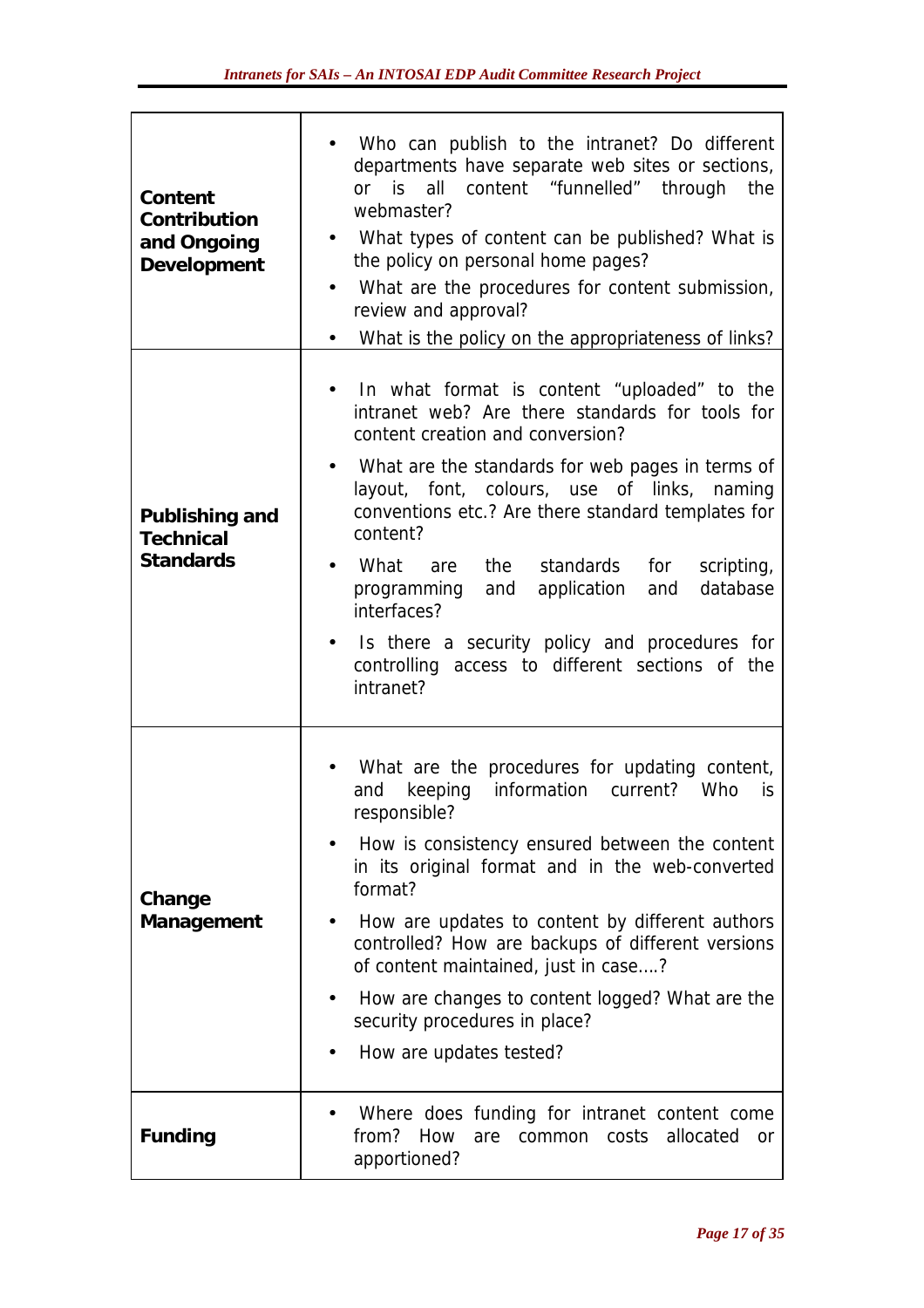| Performance,<br>Maintenance<br>and Backup | • What are the procedures for "broken link"<br>analysis? This is an important issue, since users<br>who repeatedly get "File Not Found" messages,<br>may be demotivated from using the intranet.<br>• What are the procedures for monitoring intranet<br>usage, as well as its impact on hardware and<br>network performance, and by whom?<br>What is the procedure for maintenance and<br>backup of intranet data, and by whom? Is there a<br>contingency plan? |
|-------------------------------------------|------------------------------------------------------------------------------------------------------------------------------------------------------------------------------------------------------------------------------------------------------------------------------------------------------------------------------------------------------------------------------------------------------------------------------------------------------------------|
| Legal Issues                              | What legal and copyright issues surround the<br>intranet?<br>How are licensing concerns dealt with?<br>What are the policies on confidentiality<br>and<br>privacy?                                                                                                                                                                                                                                                                                               |

#### **10 Value for Money for the intranet**

10-1 While it is important to measure the degree of success of the intranet, it may sometimes be difficult to specify precise quantitative measures of success, like ROI (Return On Investment). However, cost savings on account of reduction in publication and distribution of "hard copy" documents can be identified. Several organisations are also now using benchmarking matrices to measure success and identify areas for future development.

10-2 Logs of web site and page "hits" can provide

- evidence of usage of the intranet (hopefully to good effect!);
- identification of heavy and light users; and
- identification of most and least accessed pages.

 Logging mechanisms should invariably be enabled for all intranets, whether small or large. It is, of course difficult to estimate the value of enhanced access to information, but anecdotal evidence of the value in different situations may also prove to be of some use.

10-3 One way to measure the success of the intranet, is a top-down approach, which could be adopted either for the SAI as a whole or for individual departments, involving: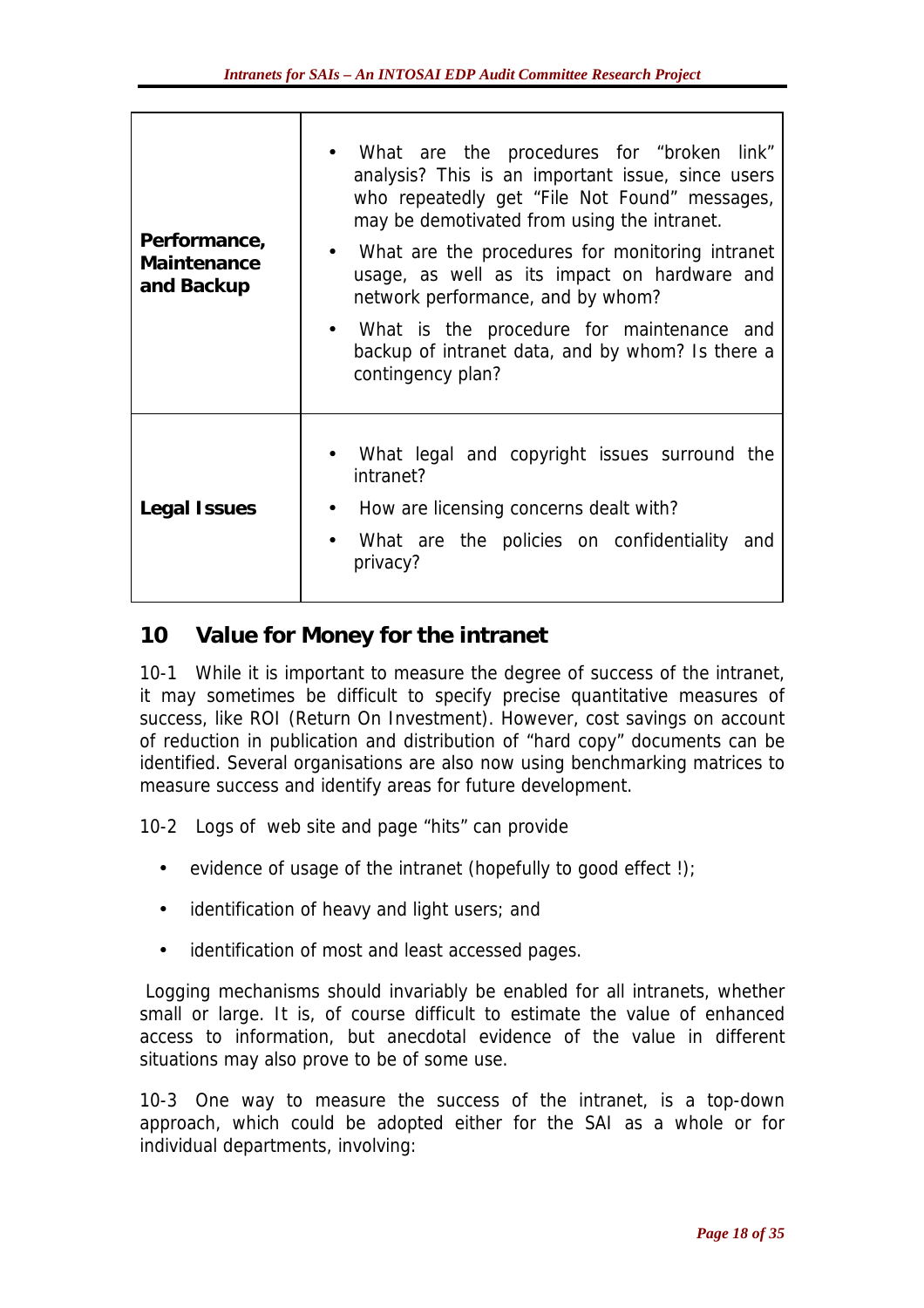- identifying the core processes or activities performed;
- defining the objectives sought to be achieved by the use of the intranet e.g. time and cost savings; better information flow; effectiveness; organisational changes; business innovation etc.
- developing qualitative and quantitative measures for assessing the achievement of planned objectives.

#### **11. SAI's Experiences with intranets**

11-1 This section is based on the responses to the survey questionnaire by INTOSAI members. Of the 93 SAIs who responded to the survey questionnaire,

- 50 SAIs (54% of the total responses) did not have an intranet. Of these, 29 SAIs have plans to implement an intranet in the near future. Some of the smaller SAIs had indicated that they had no plans to implement an intranet, in view of the small size of their organisations, or that they were expecting to be part of the Government-wide intranet.
- 43 SAIs (46% of the total responses) have intranets. Amongst these SAIs, 30 SAIs (70%) have a single centralised organisation-wide intranet, 1 SAI (2%) has a completely decentralised intranet, with individual departments maintaining and managing their own intranets, while 10 SAIs (23%) have a combination of the centralised and decentralised approaches.

11-2 The following chart indicates the type of intranet-based applications implemented or planned for implementation by  $SAB<sup>2</sup>$ :



11.3 It will be seen that the major use of intranets is for general information, followed by information support for audit. A further breakdown by individual applications category-wise follows.

 $\overline{a}$ 

 $<sup>2</sup>$  This covers only those SAIs who have already implemented an intranet.</sup>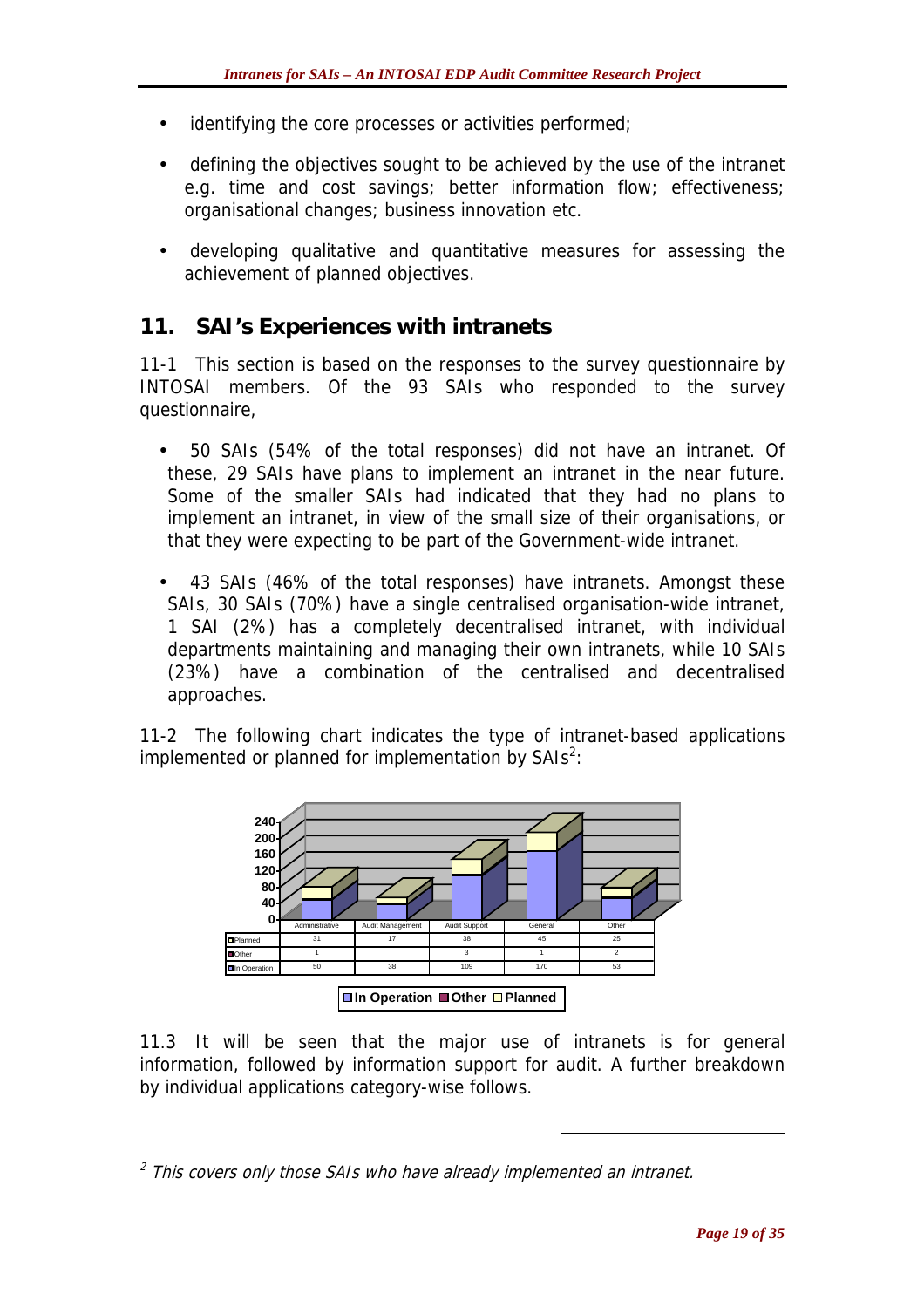

**General Applications**

#### **Audit Support Applications**



#### **In Operation Planned Other**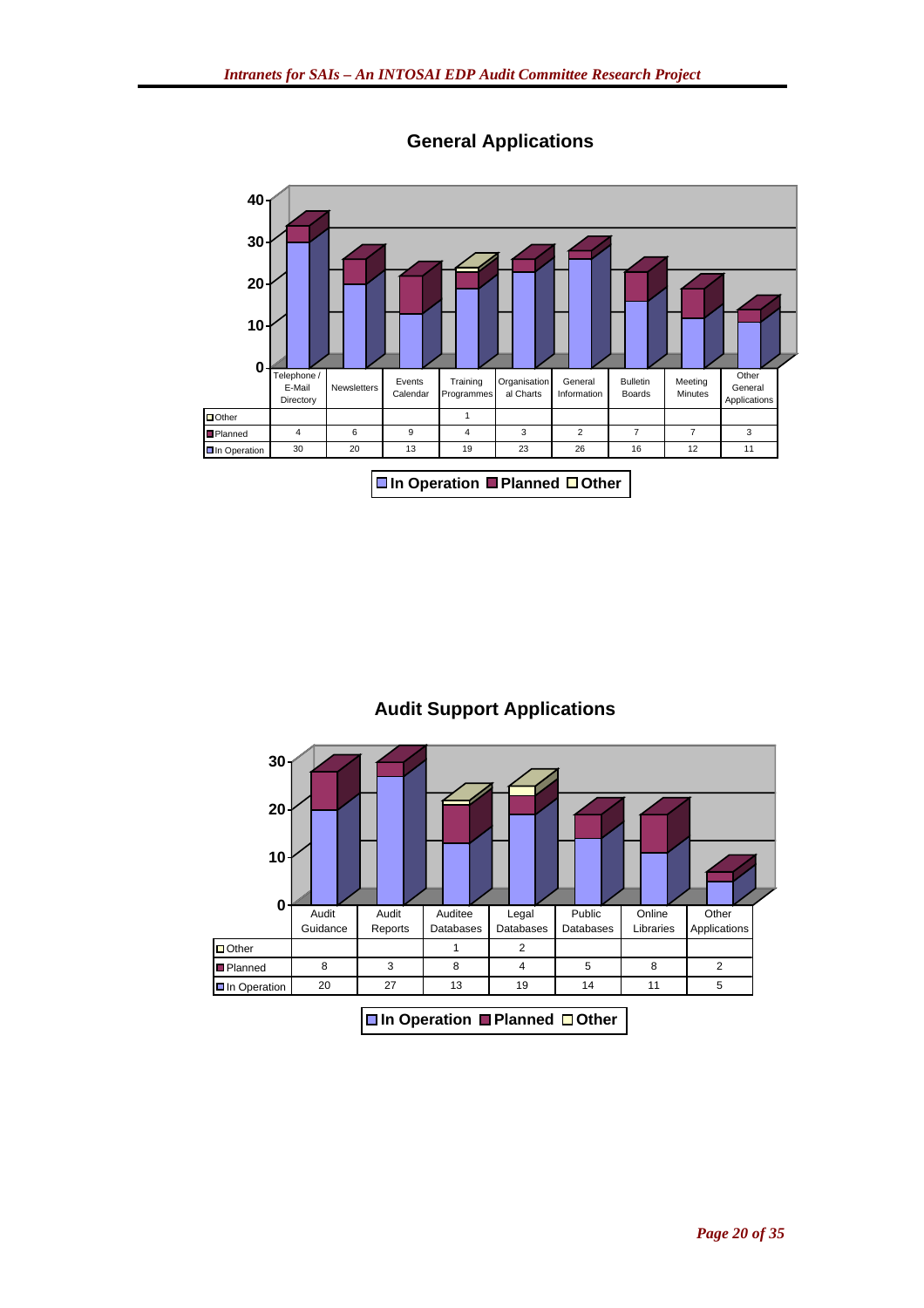

#### **Administrative Applications**

**In Operation Planned Other**

#### **Miscellaneous Applications**

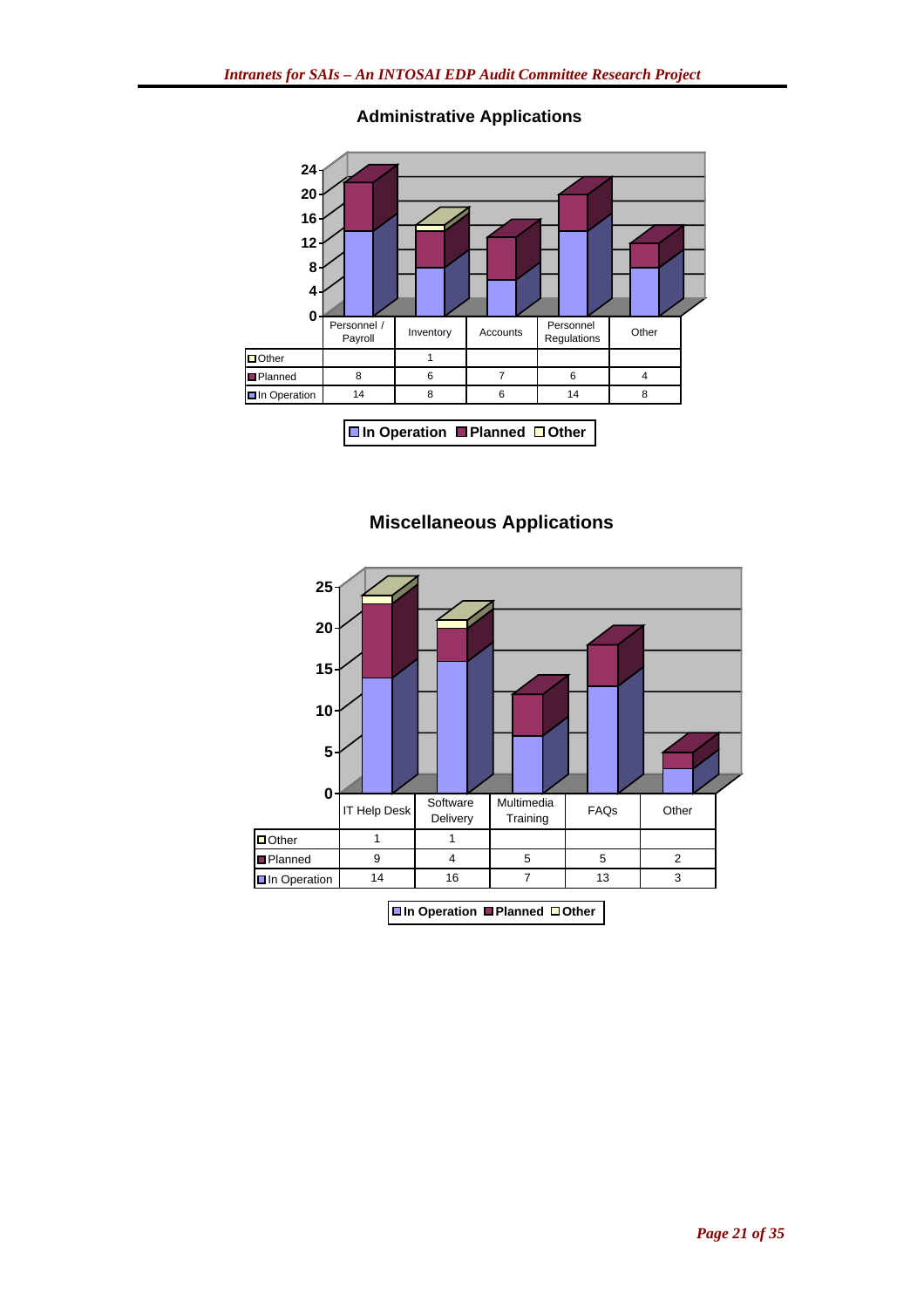

## **Audit Management Applications**

#### *11.1 Benefits*

11.1-1 Some of the benefits indicated by SAIs from their use of intranets include:

- 1. Better, faster and more "transparent" access
- 2. Better sharing of up-to-date information
- 3. Centralised access to corporate information, with powerful search capabilities
- 4. Reduction of e-mail overload; consolidation of internal communications.
- 5. Shortened learning time
- 6. User friendliness
- 7. Opportunities for innovation (not just doing things better, but doing things differently)
- 8. Reduction in costs, especially printing costs; reduction in paperwork; benefits personnel administration
- 9. Less management of applications required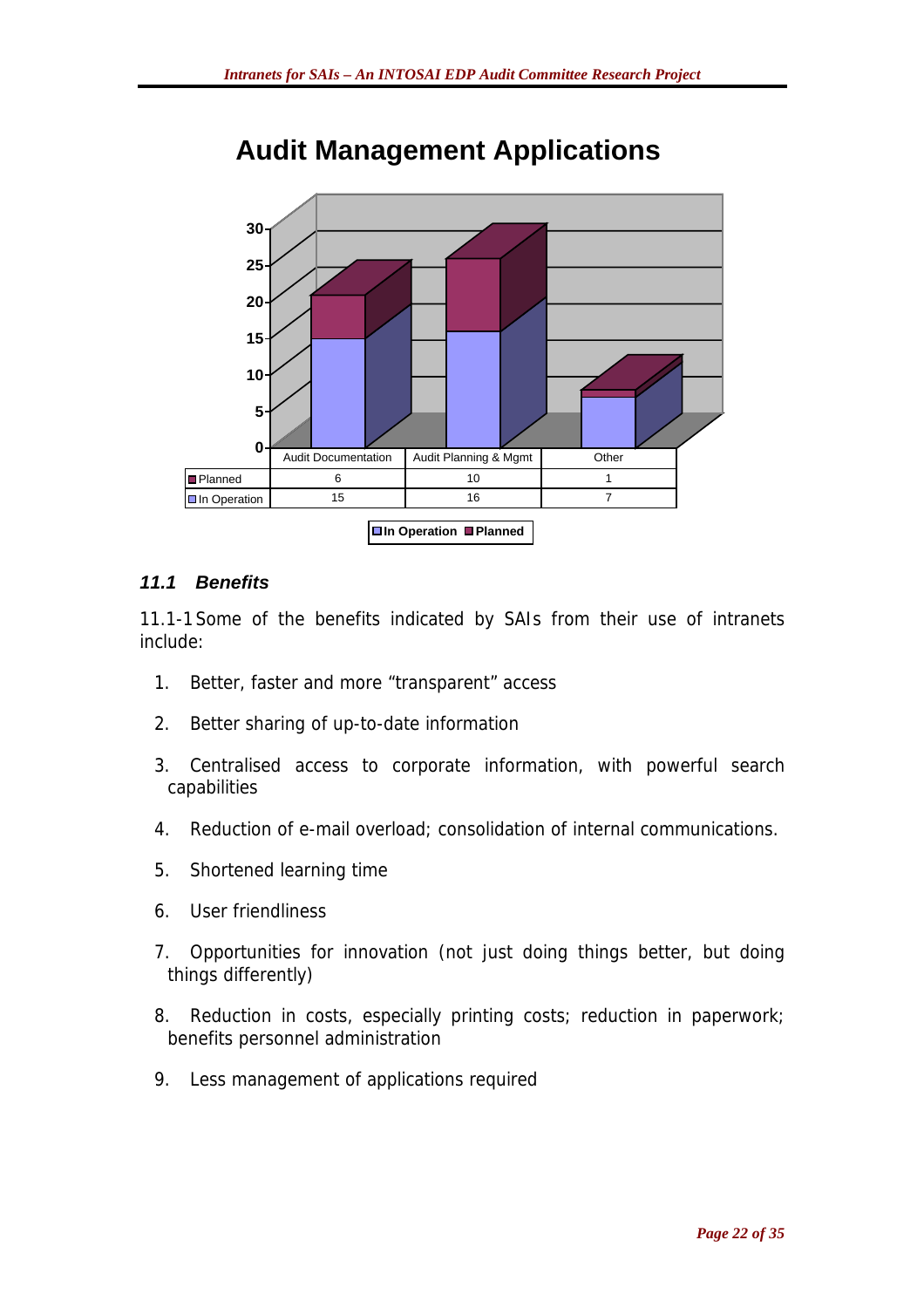#### *11.2 Difficulties*

11.2-1 Some of the difficulties that SAIs had faced while implementing intranets, included:

- 1. Lack of management involvement and commitment; difficulties in creating an appropriately empowered management team
- 2. A tendency to disregard organisational / behavioural aspects and the shift in organisational culture
- 3. User resistance (especially from senior staff) and the need for ongoing training ; lack of computer literacy amongst staff
- 4. Inadequate funding, especially for infrastructure (hardware, software etc.)
- 5. Limited availability of in-house skilled resources which are required for both web and non-web applications; SAI's procedures / systems for recruiting and retaining skilled personnel are inadequate; external resources are expensive
- 6. Lack of clear demarcation of responsibilities lack of initiative from Departments to publish and maintain content; lack of interest from user offices; co-ordination issues
- 7. Tendency for users to print all the information and use the printouts, rather than accessing up-to-date information electronically
- 8. Lack of adequate user awareness about the intranet's potential
- 9. Users tending to expect immediate development of the intranet; placing excessive demands for additional information, not supported by adequate technical and financial resources.
- 10. Lack of regular updating of information
- 11. Lack of standards, making it difficult for users to locate information and interact with the site – it is much harder to standardise the intranet after lots ofcontent and applications have been deployed
- 12. Non-adherence to time schedules (one SAI has suggested that it will take 50% longer to implement than planned ??)
- 13. Expense involved in maintenance
- 14. Multi-language support (code page / character set problems)
- 15. Problems of connectivity for large dispersed organisations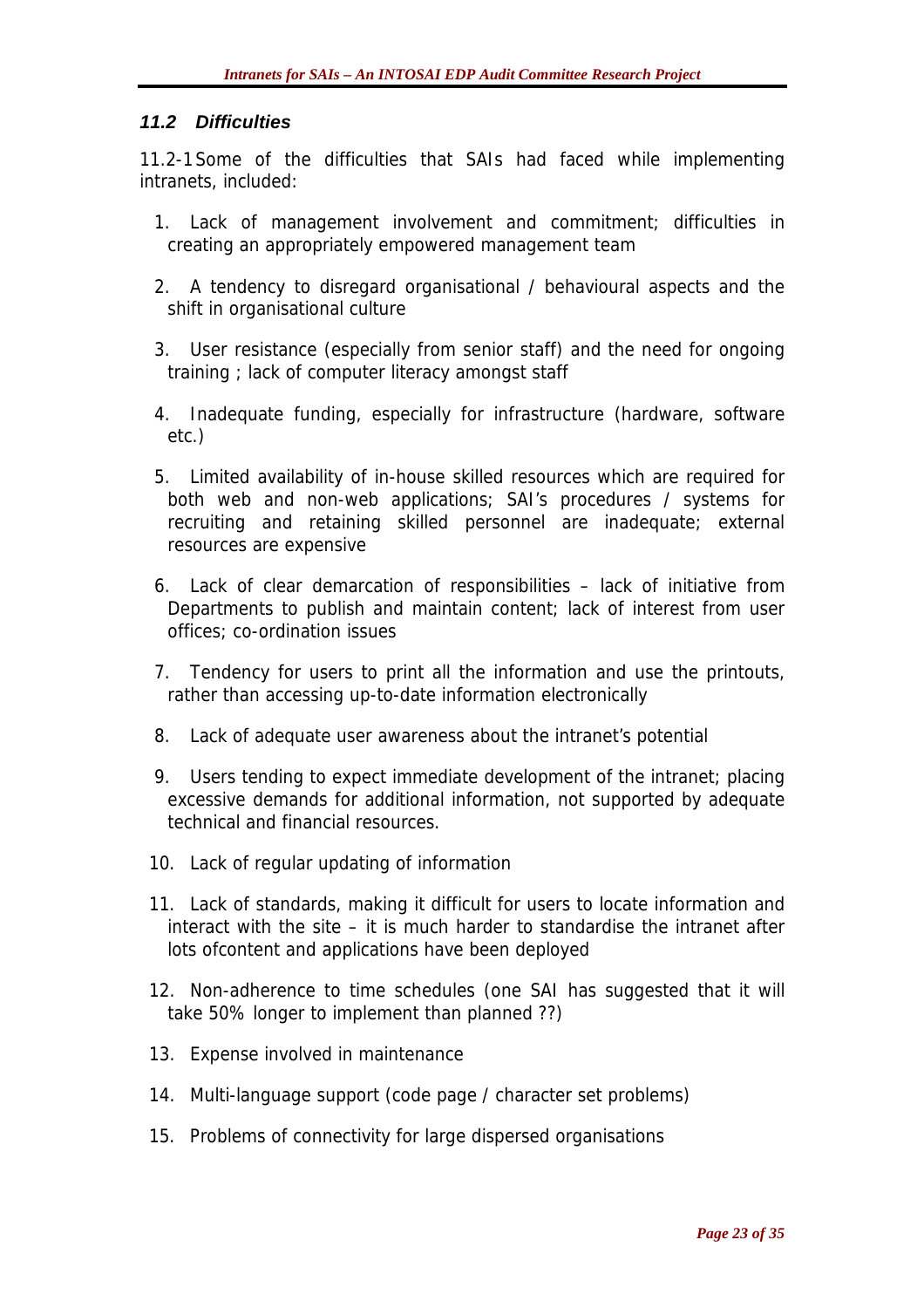16. Other technical issues (differences in displays by different browsers; compatibility of different programs, systems and versions)

#### *11.3 Suggestions*

Some of the suggestions offered by SAIs who have implemented intranets, on what to do or what to avoid, include the following:

- 1. Treat the intranet project as an information providing matter, rather than a technical problem
- 2. Convince the management first of the necessity of an intranet
- 3. Ensure involvement of all user departments at the planning stage
- 4. Plan for organisation-wide education and training programmes.
- 5. Prepare a proper budget, so that all the necessary resources are available for a well thought out intranet project
- 6. Have a global plan for the intranet site, before implementation, to avoid having to change things afterwards
- 7. Establish a pilot group for the pilot project, a co-ordinating team to organise and gather requirements, and a "permanent" team for managing the intranet – all these groups need careful selection, with the right mix of skills.
- 8. Obtain access to the experience of those who have done it before the Intranet is about sharing knowledge, not building websites.
- 9. Do not centralise the responsibility for content publishing, which could become a bottleneck; try to distribute the editorial tasks to the "owners" of the data
- 10. Ensure that information is available only on the intranet; if the information is also distributed on paper, the intranet will not be used
- 11. Ensure that information is kept uptodate, and that potential users have means of accessing the information
- 12. Standardise / improve / re-engineer office processes, before the introduction of the intranet
- 13. Focus on the essential; be realistic; do not dwell on perfection
- 14. Build human resources for developing and using the intranet
- 15. As far as possible, use open standard products, rather than proprietary products.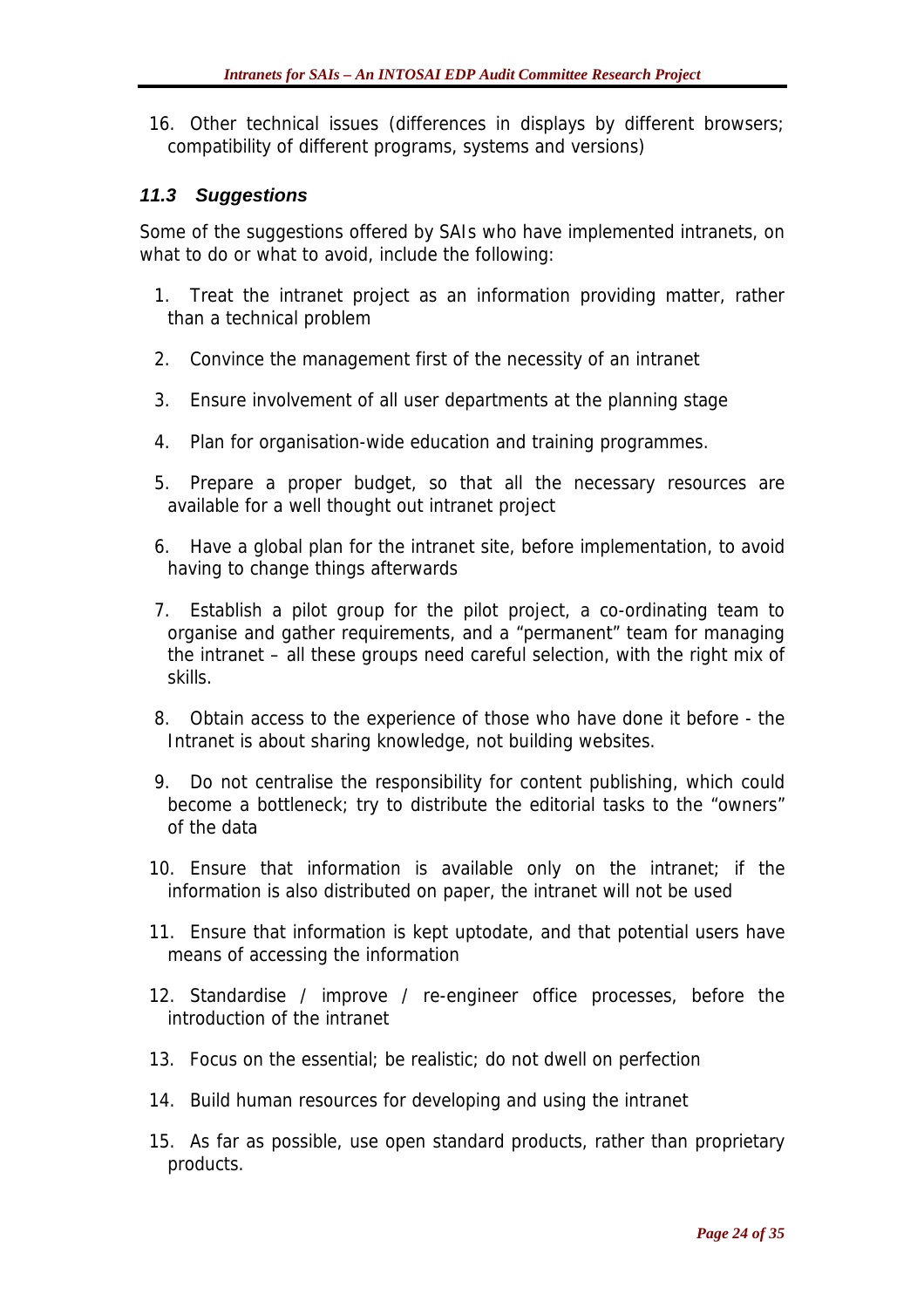- 16. Lay down standards early; this should include platform tools as well as browsers
- 17. Use a methodology along with prototyping (which is a common approach followed in intranet development)
- 18. Outsourcing and in-house resources (different SAIs have offered their own views). Outsourcing needs to be managed carefully – try for a "fixed price" deal
- 19. Be mindful of security
- 20. Minimise use of "gimmicks"; concentrate on good structure and search engine; use appropriate technology and graphics.

#### **12. Conclusion**

**12-1 If properly planned, implemented and managed, intranets can prove to be extremely powerful tools for information distribution, from which the organisation can benefit substantially, with impressive returns on the resources invested. It is important to note that for an intranet (probably unlike an Internet web site), "content is king" – functionality is much more important than jazzy looks. Relevant, useful and up-to-date content, combined with speed of retrieval and simplicity are the key factors for a successful intranet.**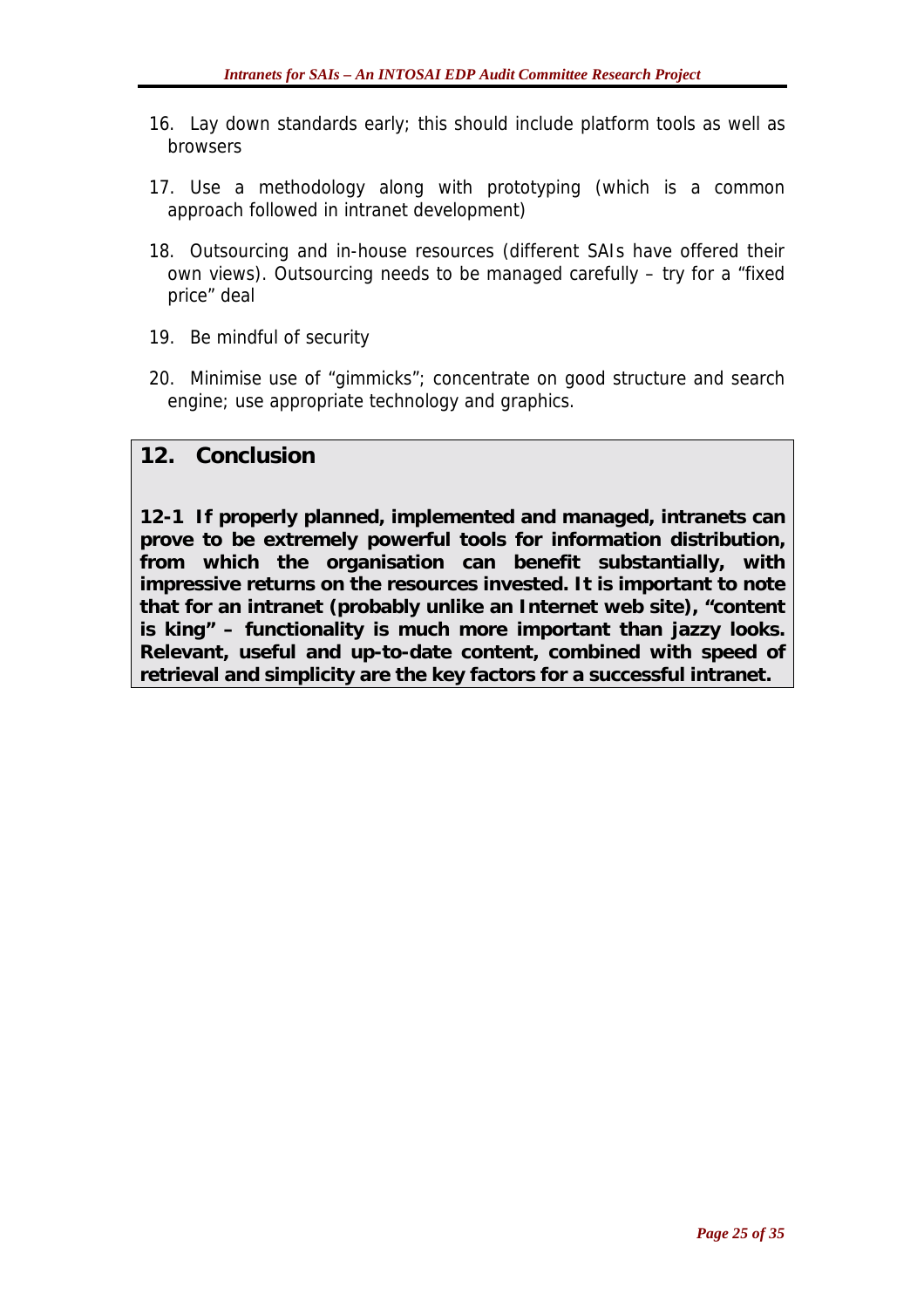## **Appendix 1 – SAIs who have responded to / commented on the paper / survey questionnaire**

| Albania             | Estonia   | Maldives     | Sri Lanka                   |
|---------------------|-----------|--------------|-----------------------------|
| Algeria             | Fiji      | Malta        | Sudan                       |
| Antigua and Barbuda | Finland   | Mexico       | Suriname                    |
| Argentina           | Germany   | Monaco       | Swaziland                   |
| Australia           | Greece    | Namibia      | Sweden                      |
| Austria             | Guyana    | Nauru        | Switzerland                 |
| <b>Bahamas</b>      | Hungary   | Nepal        | Tanzania                    |
| Bahrain             | Iceland   | Netherlands  | Thailand                    |
| Bangladesh          | India     | New Zealand  | Tonga                       |
| Belgium             | Iran      | Norway       | Trinidad and Tobago         |
| Bolivia             | Iraq      | Oman         | Tunisia                     |
| <b>Botswana</b>     | Ireland   | Pakistan     | Turkey                      |
| <b>Brazil</b>       | Italy     | Peru         | Tuvalu                      |
| Brunei Darussalam   | Japan     | Philippines  | Ukraine                     |
| Cameroon            | Jordan    | Portugal     | <b>United Arab Emirates</b> |
| Canada              | Kenya     | Puerto Rico  | United Kingdom              |
| China               | Korea     | Qatar        | U.S.A.                      |
| Costa Rica          | Kuwait    | Romania      | Uruguay                     |
| Croatia             | Laos      | Rwanda       | Venezuela                   |
| Cyprus              | Latvia    | Saint Lucia  | Vietnam                     |
| Czech Republic      | Lesotho   | Saudi Arabia | Yemen                       |
| Denmark             | Lithuania | Slovakia     | Zambia                      |
| Egypt               | Malaysia  | Spain        | Zimbabwe                    |
| Eritrea             |           |              |                             |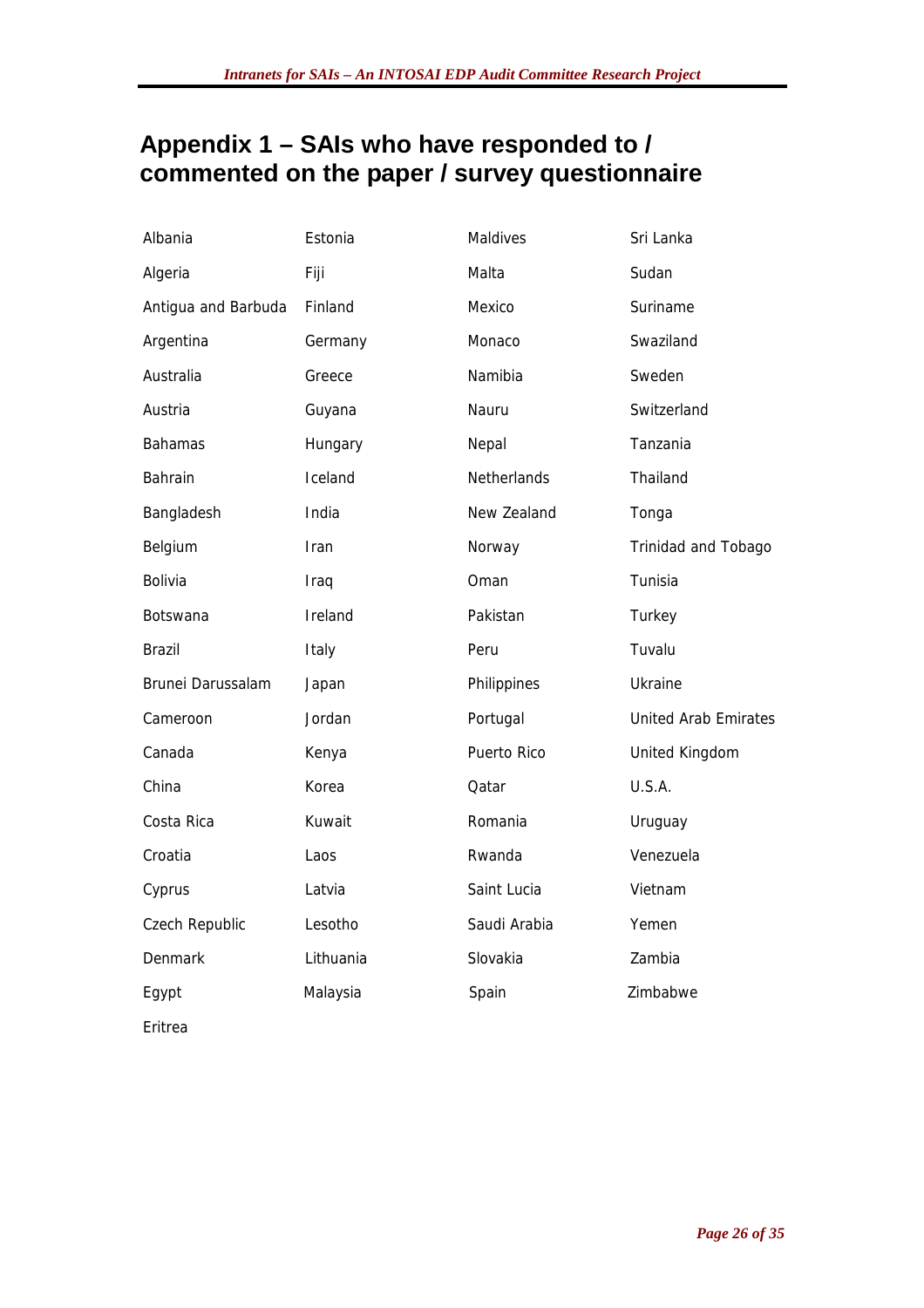## **Appendix 2 - Intranets Survey Questionnaire (as circulated to INTOSAI members)**

Please send your responses by fax, e-mail (preferred) or post to

State Audit, PO Box 727, Postal Code 113, Muscat, Sultanate of Oman Fax: (968) 740264; E-Mail: [sages@omantel.net.om](mailto:sages@omantel.net.om).

We would also be happy to respond to any questions that you may have or clarifications that you might require.

| Name of SAI                                                      |  |
|------------------------------------------------------------------|--|
| Date of filling up questionnaire                                 |  |
| <b>Contact Person 1</b><br>Designation<br>Phone<br>Fax<br>E-Mail |  |
| <b>Contact Person 2</b><br>Designation<br>Phone<br>Fax<br>E-Mail |  |

1. Does your SAI have an Intranet?

If your SAI does not have an Intranet, pl. go to Question No. 7

- 2. Is your SAI's Intranet:
- (a) a single centralised organisation-wide Intranet ?
- (b) decentralised, with individual departments maintaining and managing their own Intranets ?
- (c) a combination of (a) and (b) ?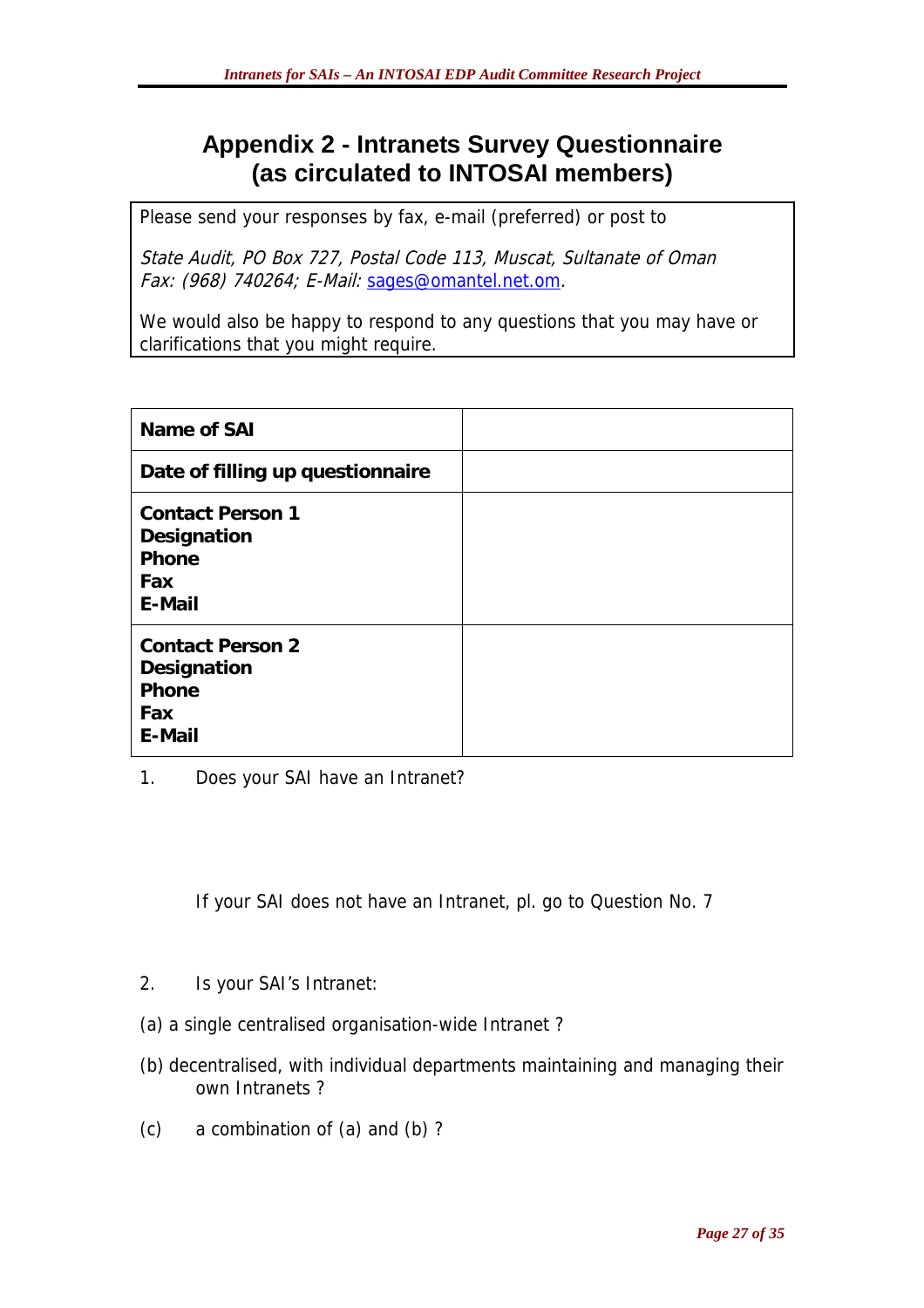#### 3. **Technological Architecture**

| Local Area Network (LAN) / Wide<br>Area Network (WAN), including<br><b>Network Operating System</b> |  |
|-----------------------------------------------------------------------------------------------------|--|
| Mechanisms for remote access by<br>branch offices, field units or other<br>parties                  |  |
| Web Browser                                                                                         |  |
| Web Server and Application Server<br>Software (including Operating System<br>Platform)              |  |
| Database Software (only for<br>databases accessed through the<br>intranet)                          |  |
| Web Site Management and<br>Application Development Software                                         |  |
| Intranet Text Retrieval Software and<br>Search Engines                                              |  |
| Application Development Approach -<br>API, Scripting Environment and<br>Languages                   |  |
| Security Architecture and Firewall                                                                  |  |

#### 4. What does your SAI use the intranet for? In case of **planned** intranet applications, please mark with a (P) :

|   | <b>General Information</b>                     |  |
|---|------------------------------------------------|--|
| ٠ | Telephone / E-Mail Directory                   |  |
| ٠ | Organisation-wide and departmental newsletters |  |
| ٠ | Events calendar                                |  |
| ٠ | Training Programmes, Seminars and Workshops    |  |
|   | Organisational Charts                          |  |
| ٠ | General Information and Corporate Brochures    |  |
|   | <b>Bulletin Boards</b>                         |  |
|   | <b>Meeting Minutes</b>                         |  |
|   | Others (Pl. specify)                           |  |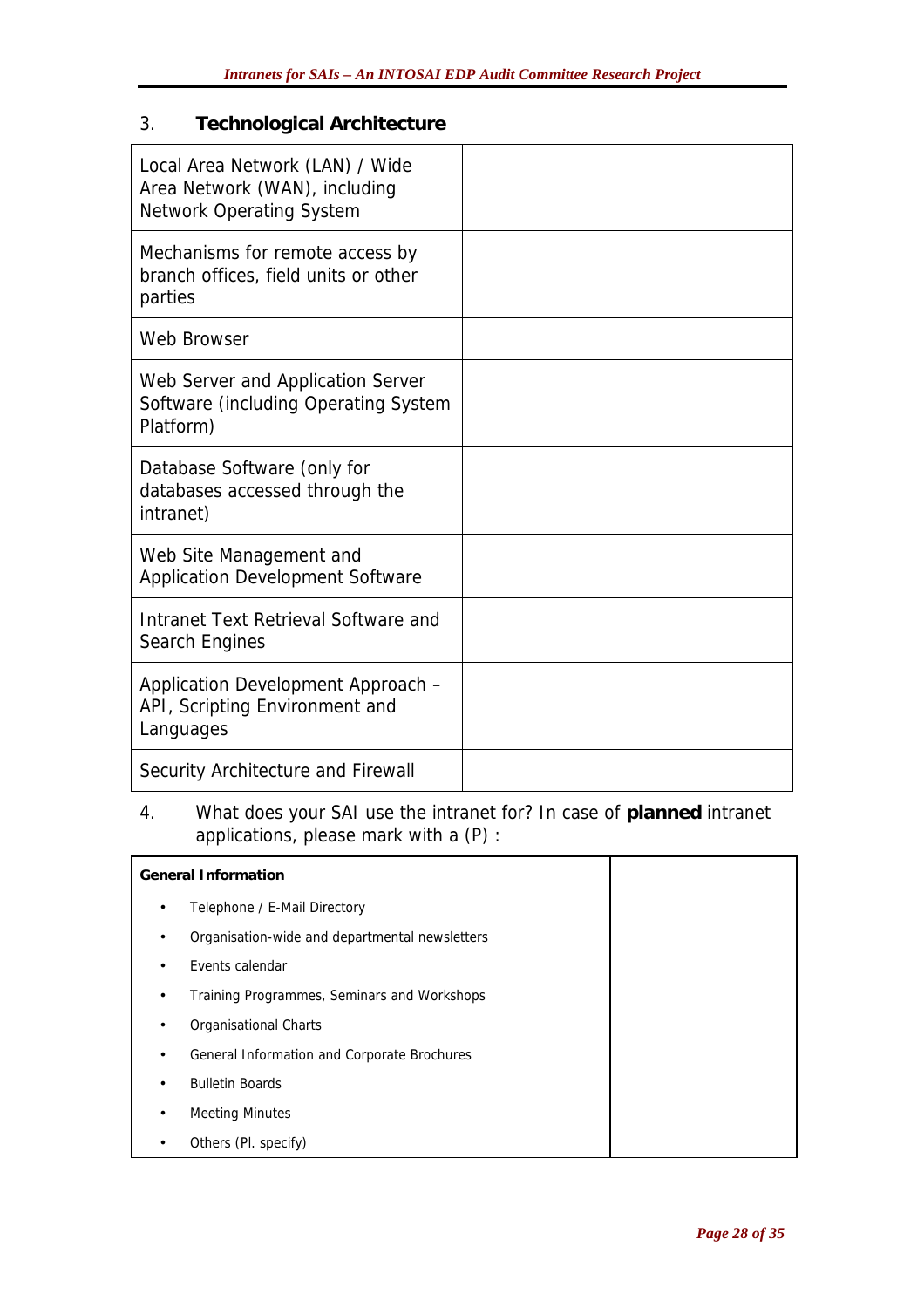| <b>Administrative Information</b>                                                                                      |  |  |
|------------------------------------------------------------------------------------------------------------------------|--|--|
| Human Resources Management and Payroll Systems                                                                         |  |  |
| Inventory and Asset Management Systems                                                                                 |  |  |
| Accounting and Financial Management                                                                                    |  |  |
| Personnel Manuals & Benefit Statements                                                                                 |  |  |
| Others (Pl. specify)                                                                                                   |  |  |
|                                                                                                                        |  |  |
| <b>Audit Process</b>                                                                                                   |  |  |
| Audit Planning and Management Systems                                                                                  |  |  |
| Audit Documentation and Working Papers                                                                                 |  |  |
| Others (Pl. specify)                                                                                                   |  |  |
|                                                                                                                        |  |  |
|                                                                                                                        |  |  |
| <b>Information Support for Audit</b>                                                                                   |  |  |
| Audit Policies, Procedures and Other Guidance                                                                          |  |  |
| Audit Reports and Findings of Legislative Oversight Committees                                                         |  |  |
| On-line Databases on Auditees                                                                                          |  |  |
| Databases of Laws, Rules and Regulations                                                                               |  |  |
| On-line Libraries                                                                                                      |  |  |
| Controlled Access to Public Databases, including those provided by<br>$\bullet$<br><b>Commercial Content Providers</b> |  |  |
| Others (Pl. specify)                                                                                                   |  |  |
|                                                                                                                        |  |  |
| <b>Other Uses</b>                                                                                                      |  |  |
| IT Help Desk and Technical Support                                                                                     |  |  |
| Software Delivery                                                                                                      |  |  |
| Multimedia based training                                                                                              |  |  |
| FAQs (Frequently Asked Questions) and User Documentation                                                               |  |  |
| Others (Pl. specify)                                                                                                   |  |  |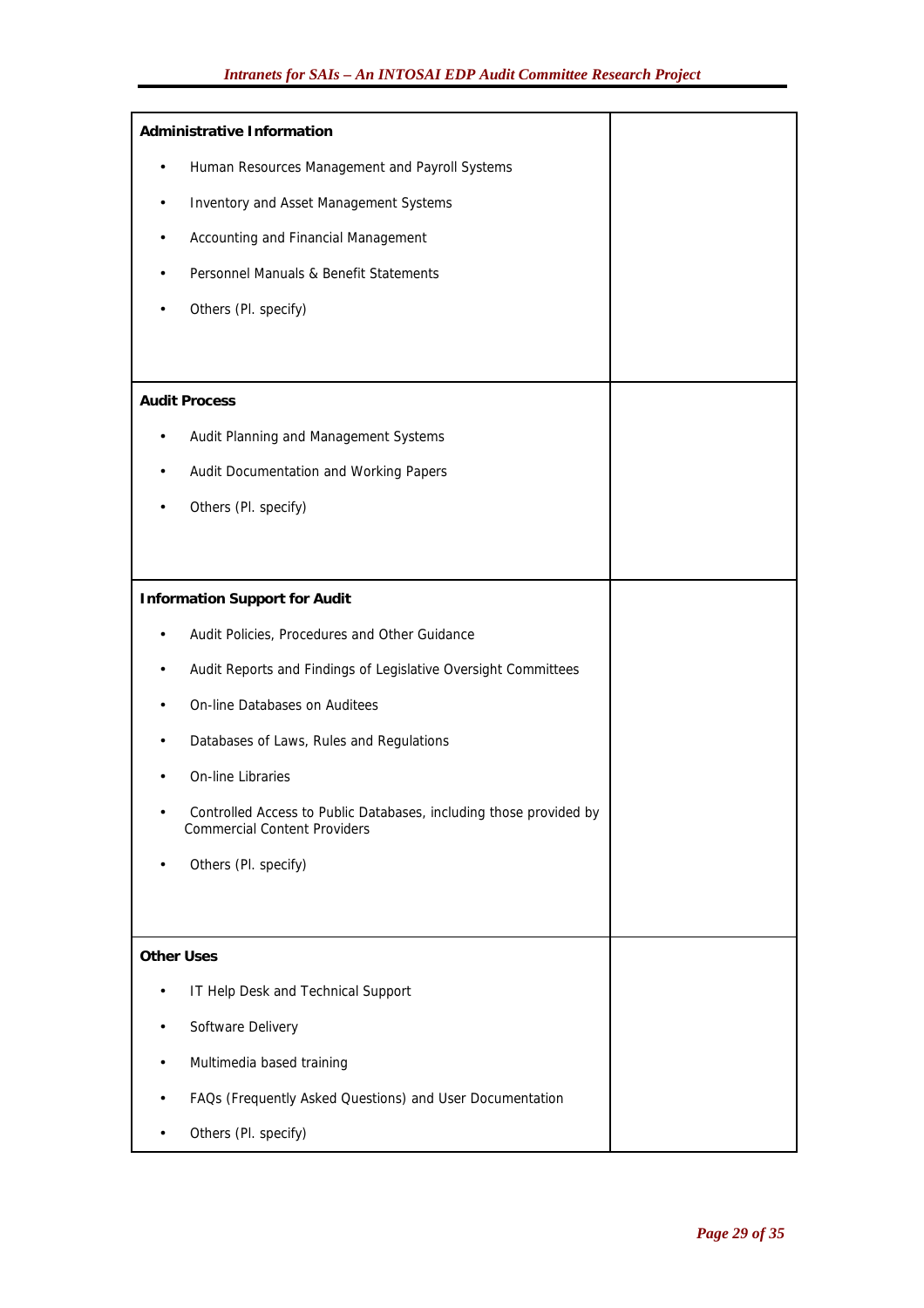5. Please list the benefits that in your opinion your SAI has realised by implementing an Intranet.

6. Please list the difficulties or issues that your SAI faced while planning, implementing and maintaining your Intranet, that you would like to share with other SAIs.

7. Please list your suggestions for other SAIs on what to do or what to avoid, while implementing an Intranet (either in the light of your own experiences or otherwise).

8. If your SAI does not have an intranet, do you have plans for implementing an intranet in the future? If so, please explain in brief.

9. Any other comments, suggestions or additional information.

**Please feel free to add additional sheets for responses to any of the above questions.**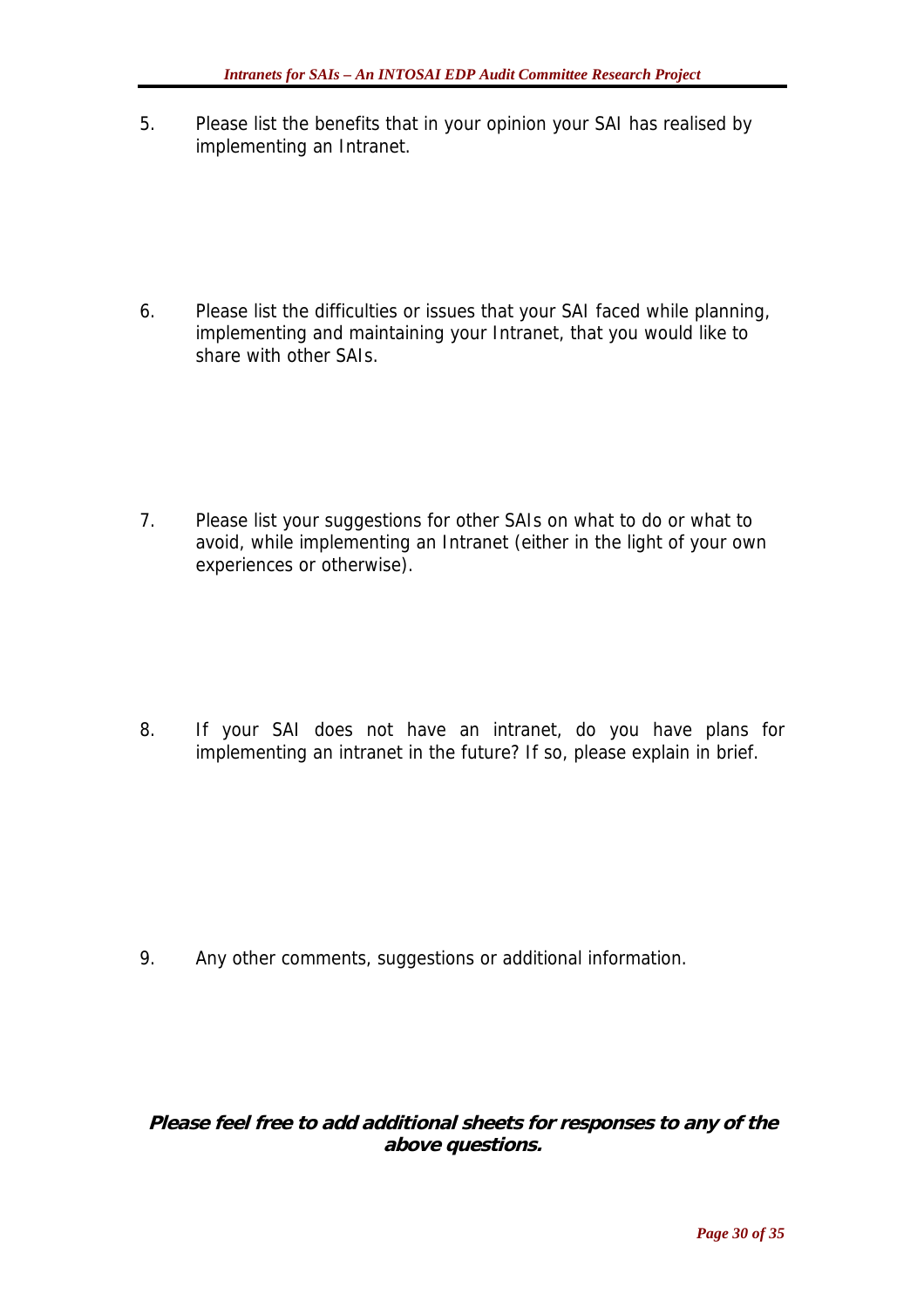### **Appendix 3 – Sample Steps for Setting up an Intranet Pilot Project**

- 1. Get a spare desktop computer running Windows 95/98 or better still Windows NT Workstation, which you can use as the web server for the pilot project
- 2. Ask your network administrator, if your network supports the TCP/IP protocol. If not, can he set up the protocol on the pilot web server, and a few other user PCs. If not, while you can demonstrate the pilot intranet on the server itself, other users cannot access the pilot web site.
- 3. Install a web browser (Microsoft Internet Explorer / Netscape Navigator/ AOL) on the web server and on a couple of user PCs.
- 4. Get a copy of free web server software Microsoft Personal Web Server or Apache Web Server. You can either download it from the Internet, or probably get it from CDs accompanying computer magazines. Alternatively, you can obtain evaluation copies of commercial web servers, which will work for limited periods of time (typically 30 to 45 days).
- 5. Install the web server software on the pilot web server.
- 6. Take a word-processed document that you would like to show on the intranet – a telephone list, a procedures manual or perhaps an audit report. Open the document using the word processing software (say Microsoft Word 97), and save it in "HTML" format in the default folder where your web site has been created
- 7. The web server installation would have set up a default home page with the name "default.htm", "home.htm" or "index.htm" for your intranet site. Open this page using your word processing software and add your SAI's name and also a link to the HTML document you have just created in step 6. Alternatively, you can use FrontPage Express, which is installed with Personal Web Server.
- 8. Your pilot intranet project is ready with a home page and one HTML document.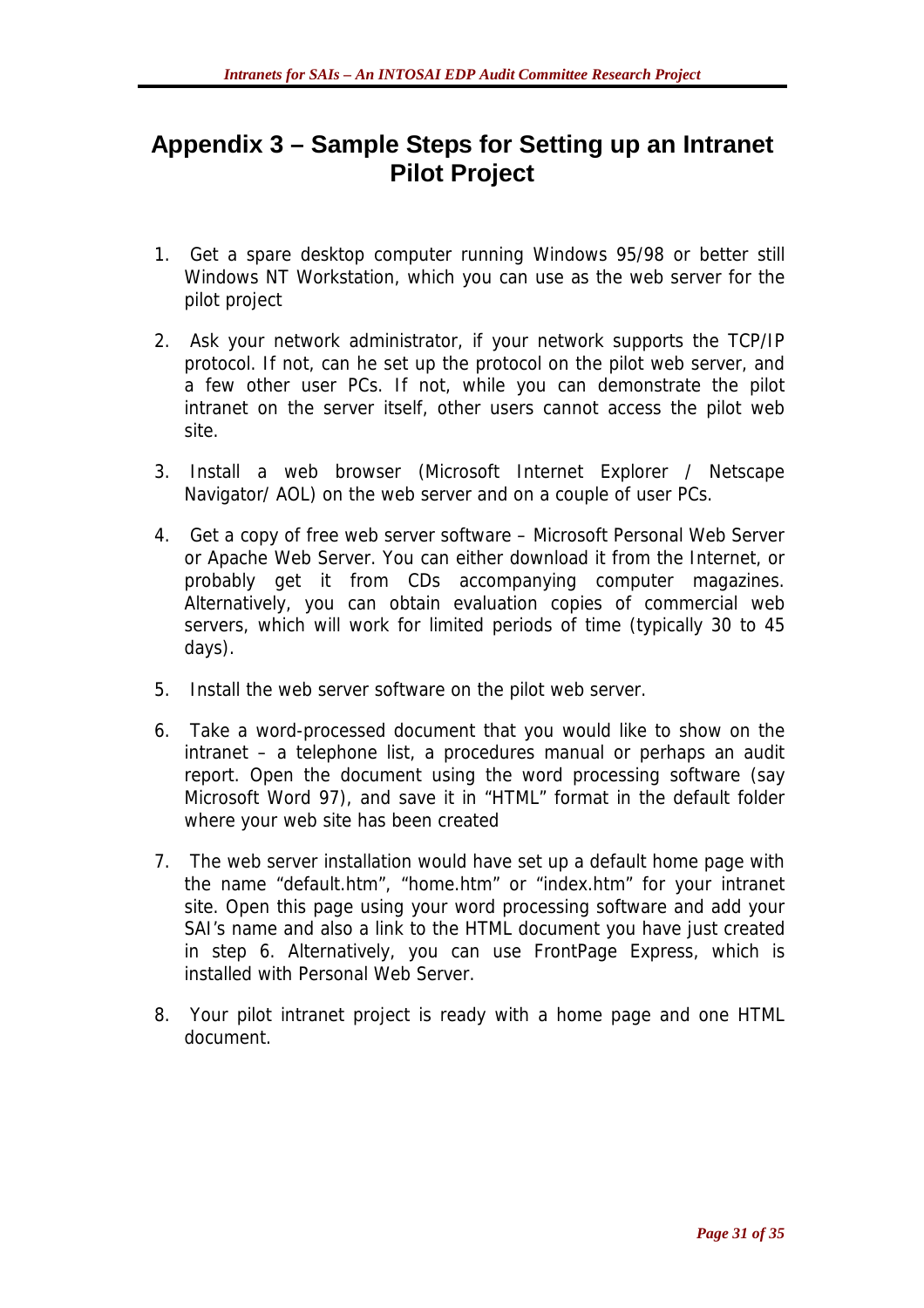## **Appendix 4- Technological Options**

(Note: The listing of various products or vendors is only illustrative, and is not indicative of any preference for, or approval / disapproval of, any particular product or vendor. Since intranets are on the leading edge of technology, the information given in this appendix is liable to change rapidly with time. Therefore, we bear no responsibility for the veracity, currency or completeness of the information included here. **All information comes with a "caveat emptor" tag.**)

| <b>Item</b>                                 | <b>Options</b>                                                                                                                                                                                                                                                                                                                                                                         |
|---------------------------------------------|----------------------------------------------------------------------------------------------------------------------------------------------------------------------------------------------------------------------------------------------------------------------------------------------------------------------------------------------------------------------------------------|
| Server<br>Hardware &<br>Operating<br>System | Generally, the choice of hardware and operating system will be based on the<br>existing hardware and OS platform used in the SAI, unless you have good reasons<br>for selecting a different platform. The exact configurations will depend on size of<br>the intranet. Typical options include :                                                                                       |
|                                             | An Intel Pentium Server with Windows NT, Linux or Novell Netware                                                                                                                                                                                                                                                                                                                       |
|                                             | An Alpha Server running Windows NT                                                                                                                                                                                                                                                                                                                                                     |
|                                             | An Intel Pentium, Sun Sparc, IBM PowerPC, Silicon Graphics, MIPS\ or<br><b>HP Server with Unix</b>                                                                                                                                                                                                                                                                                     |
|                                             | You may also need to plan for a staging or development server to ensure that<br>applications (including changes) are fully tested in a controlled environment,<br>before going "live". Another key requirement is to ensure a relatively high<br>bandwidth connection between the web server and the corporate network.                                                                |
| <b>Web Server</b>                           | There is a variety of web server software for different operating systems (and<br>flavours thereof!) - some of which are free and can be downloaded from the<br>Internet. Features differ in terms of support for different scripting / programming<br>languages, security architecture, add-ons like search engines, interfacing with<br>other products etc. Typical options include: |
|                                             | Microsoft Internet Information Server (IIS) on Windows NT                                                                                                                                                                                                                                                                                                                              |
|                                             | Netscape Fast Track / Enterprise Server on Windows 95/98/NT / Unix/<br>Linux                                                                                                                                                                                                                                                                                                           |
|                                             | Lotus Domino Go Server on Windows NT, Unix, OS/2, AS/400, OS-390,<br><b>Solaris</b>                                                                                                                                                                                                                                                                                                    |
|                                             | Apache Web Server on Windows 95/98/NT / Unix/ Linux                                                                                                                                                                                                                                                                                                                                    |
|                                             | O'Reilly WebSite Pro on Windows 95/98/NT                                                                                                                                                                                                                                                                                                                                               |
|                                             | Web Star for Macintosh Systems                                                                                                                                                                                                                                                                                                                                                         |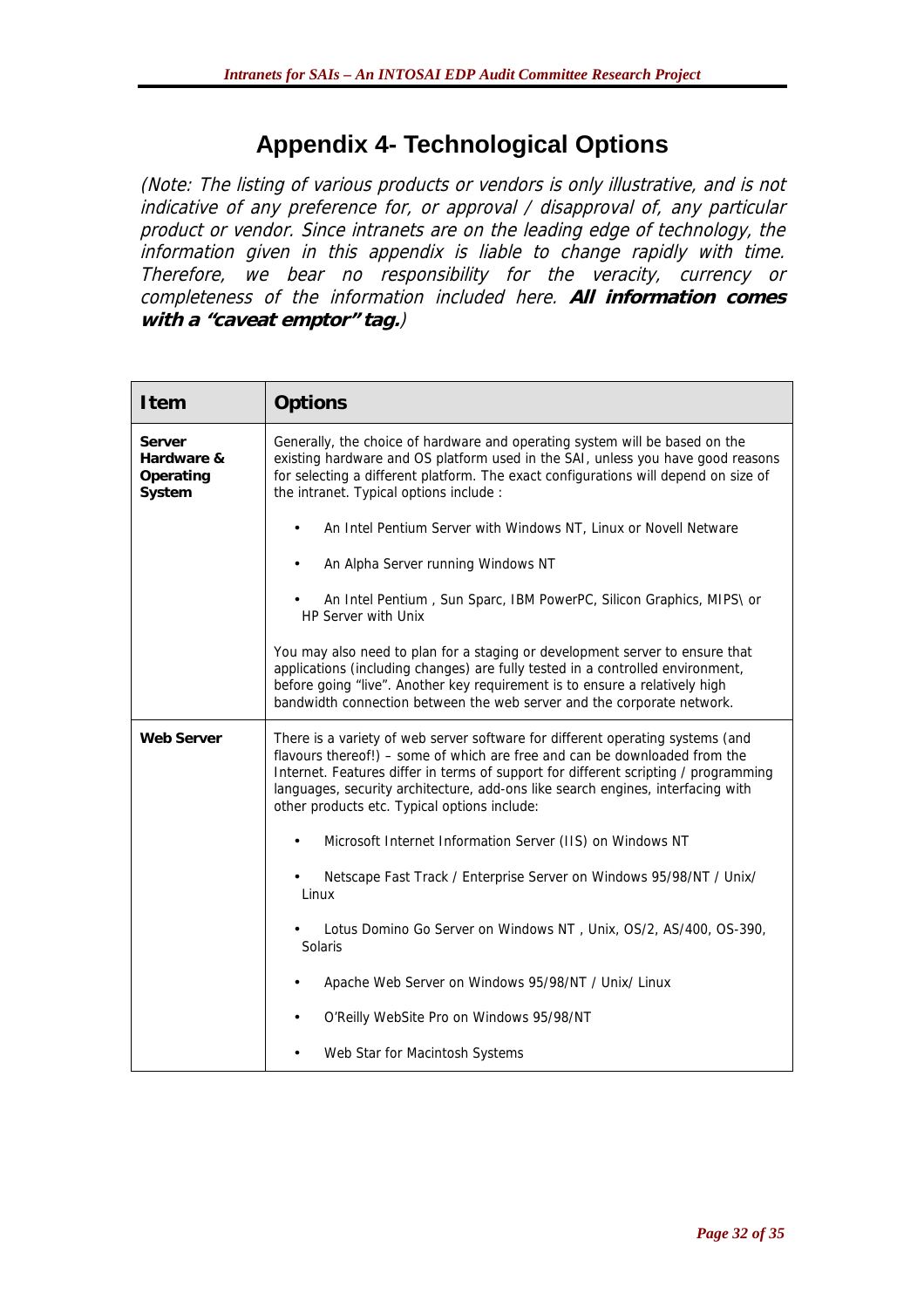| <b>Web Application</b><br><b>Servers</b>               | Web application servers are often used to minimise performance bottlenecks on<br>the web server. They provide modular functionality, greatly facilitate connectivity<br>to databases and other applications and often simplify application development.<br>Products differ in terms of support for different database systems, web servers,<br>programming interfaces and scripting/programming languages. Typical options<br>include: |
|--------------------------------------------------------|----------------------------------------------------------------------------------------------------------------------------------------------------------------------------------------------------------------------------------------------------------------------------------------------------------------------------------------------------------------------------------------------------------------------------------------|
|                                                        | IBM Web Sphere on AIX, Sun Solaris, Windows NT                                                                                                                                                                                                                                                                                                                                                                                         |
|                                                        | Oracle Application Server on Windows NT, Linux                                                                                                                                                                                                                                                                                                                                                                                         |
|                                                        | Lotus Domino Application Server on Windows NT, Unix, OS/2, AS/400,<br>OS-390, Solaris                                                                                                                                                                                                                                                                                                                                                  |
|                                                        | Allaire ColdFusion Server on Windows 95/98/NT                                                                                                                                                                                                                                                                                                                                                                                          |
| Data Base<br>Management<br>Systems                     | It is preferable to use a "client-server" database, rather than a shared file<br>database, except for very small intranets or for development work. Typical options<br>for "corporate strength" Relational Data Base Management Systems (RDBMS)<br>include:                                                                                                                                                                            |
|                                                        | IBM DB2 on OS-390, Windows NT, Unix, Solaris                                                                                                                                                                                                                                                                                                                                                                                           |
|                                                        | Oracle on Windows NT, Unix, OS-390                                                                                                                                                                                                                                                                                                                                                                                                     |
|                                                        | Microsoft SQL Server on Windows NT                                                                                                                                                                                                                                                                                                                                                                                                     |
|                                                        | Informix on Windows NT, Unix<br>$\bullet$                                                                                                                                                                                                                                                                                                                                                                                              |
|                                                        | Sybase Adaptive Server Enterprise on Windows NT, Unix                                                                                                                                                                                                                                                                                                                                                                                  |
| <b>Web Site</b><br>Management,<br><b>Web Authoring</b> |                                                                                                                                                                                                                                                                                                                                                                                                                                        |
|                                                        | There are a number of tools available for developing web based applications,<br>authoring simple / static web pages as well as managing web sites; these vary in<br>terms of features available, support for scripting etc. Some popular choices are:                                                                                                                                                                                  |
| and Application<br>Development                         | Microsoft Visual InterDev and Front Page on Windows 95/98/NT                                                                                                                                                                                                                                                                                                                                                                           |
| Software                                               | Corel Webmaster Suite on Windows 95/98/NT                                                                                                                                                                                                                                                                                                                                                                                              |
|                                                        | SoftQuad HoTMetaL Pro on Windows 95/98/NT                                                                                                                                                                                                                                                                                                                                                                                              |
|                                                        | DreamWeaver on Windows 95/98/NT                                                                                                                                                                                                                                                                                                                                                                                                        |
|                                                        | NetObjects Fusion on Windows 95/98/NT                                                                                                                                                                                                                                                                                                                                                                                                  |
|                                                        | Standardisation of application development and web authoring software is<br>important, especially where web page development is distributed, with a view to<br>reducing setup, training and support costs.                                                                                                                                                                                                                             |
| Document<br>Conversion<br>Software                     | For good publishing management, you need to have tools for automated<br>conversion of documents into web-ready format. Some options are:                                                                                                                                                                                                                                                                                               |
|                                                        | Skisoft Web Publisher                                                                                                                                                                                                                                                                                                                                                                                                                  |
|                                                        | InfoAccess HTML Transit                                                                                                                                                                                                                                                                                                                                                                                                                |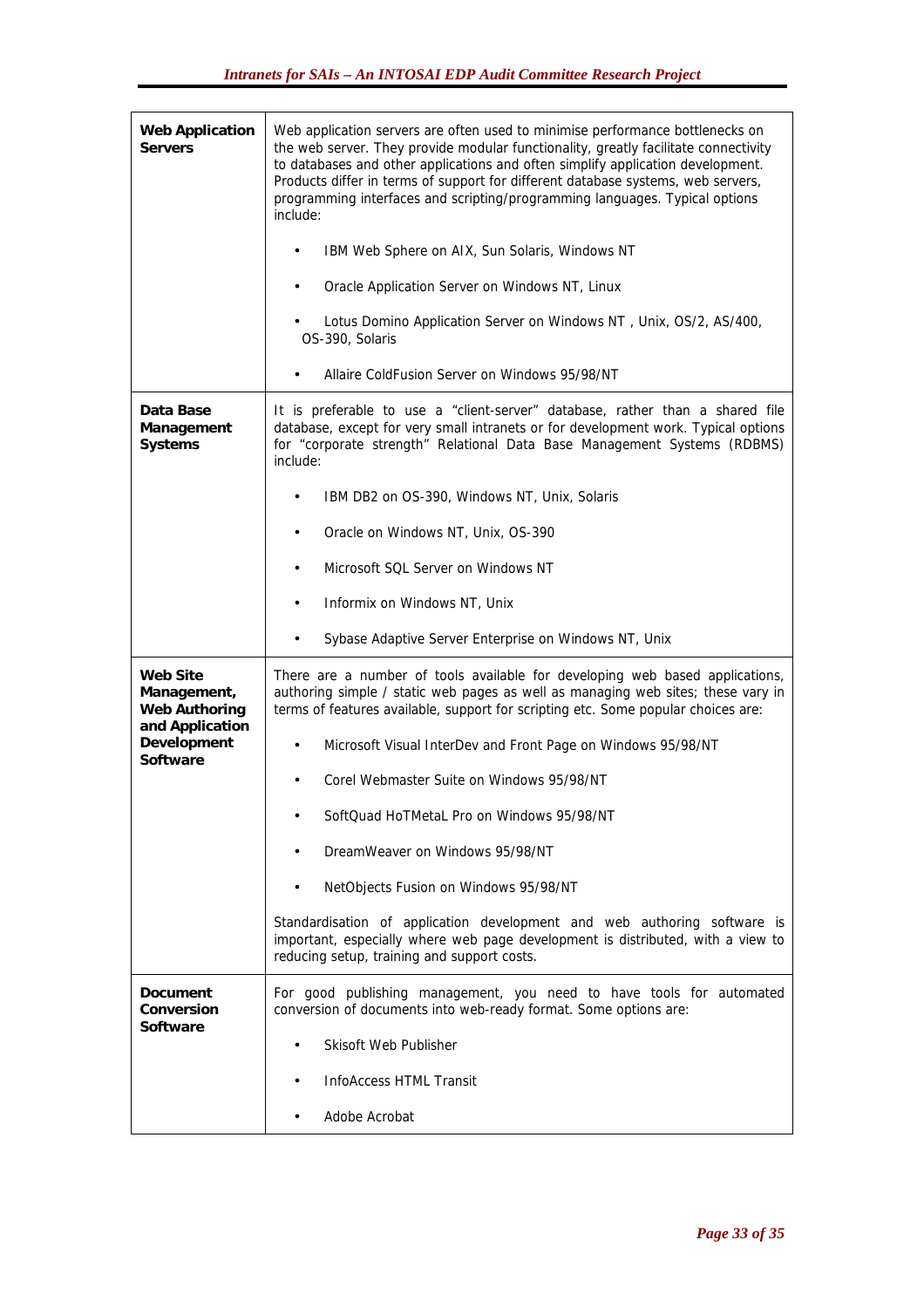| <b>Web Browser</b>         | Popular browsers include:                                                                                                                                                                                                                                                                                      |
|----------------------------|----------------------------------------------------------------------------------------------------------------------------------------------------------------------------------------------------------------------------------------------------------------------------------------------------------------|
|                            | Netscape Navigator / Communicator on Windows 95/98/NT, Unix, Linux,<br>Mac                                                                                                                                                                                                                                     |
|                            | Microsoft Internet Explorer on Windows 95/98/NT, Mac, Solaris                                                                                                                                                                                                                                                  |
|                            | Lynx on DOS, Windows, Unix, Linux, VMS                                                                                                                                                                                                                                                                         |
| <b>Search Engines</b>      | Common text retrieval software / search engines include:                                                                                                                                                                                                                                                       |
|                            | Microsoft Index Server on Windows NT                                                                                                                                                                                                                                                                           |
|                            | Live Link on Windows 95/98/NT, Solaris                                                                                                                                                                                                                                                                         |
|                            | Fulcrum Knowledge Network on Windows NT, Solaris, Unix                                                                                                                                                                                                                                                         |
|                            | Verity Search 97 / Topic on Windows NT, Unix                                                                                                                                                                                                                                                                   |
|                            | <b>Excalibur RetrievalWare</b>                                                                                                                                                                                                                                                                                 |
| Application<br>Programming | There are several choices for the specifications for interfacing programs and<br>scripts to the web server viz. the Application Programming Interface(API). These<br>vary in terms of speed, support for different web servers and scripting<br>environment and languages. Typical choices for the API include |
|                            | CGI (Common Gateway Interface)                                                                                                                                                                                                                                                                                 |
|                            | Microsoft's ISAPI (Internet Server Application Programming Interface)                                                                                                                                                                                                                                          |
|                            | NSAPI (Netscape Server Application Programming Interfaces)                                                                                                                                                                                                                                                     |
|                            | Typical choices for the scripting environment include :                                                                                                                                                                                                                                                        |
|                            | Microsoft's ASP (Active Server Pages)                                                                                                                                                                                                                                                                          |
|                            | Netscape's Live Wire                                                                                                                                                                                                                                                                                           |
|                            | besides CGI programming and specific application server products.                                                                                                                                                                                                                                              |
|                            | Choices for programming / scripting languages for the web include Java,<br>JavaScript/JScript, Microsoft's VBScript, Perl.                                                                                                                                                                                     |
|                            | Another choice available to the developer is the use of XML for metadata based<br>applications.                                                                                                                                                                                                                |
|                            | Regarding database connectivity, there are two standards:                                                                                                                                                                                                                                                      |
|                            | ODBC (Open Data Base Connectivity) and                                                                                                                                                                                                                                                                         |
|                            | JDBC (Java Data Base Connectivity)                                                                                                                                                                                                                                                                             |